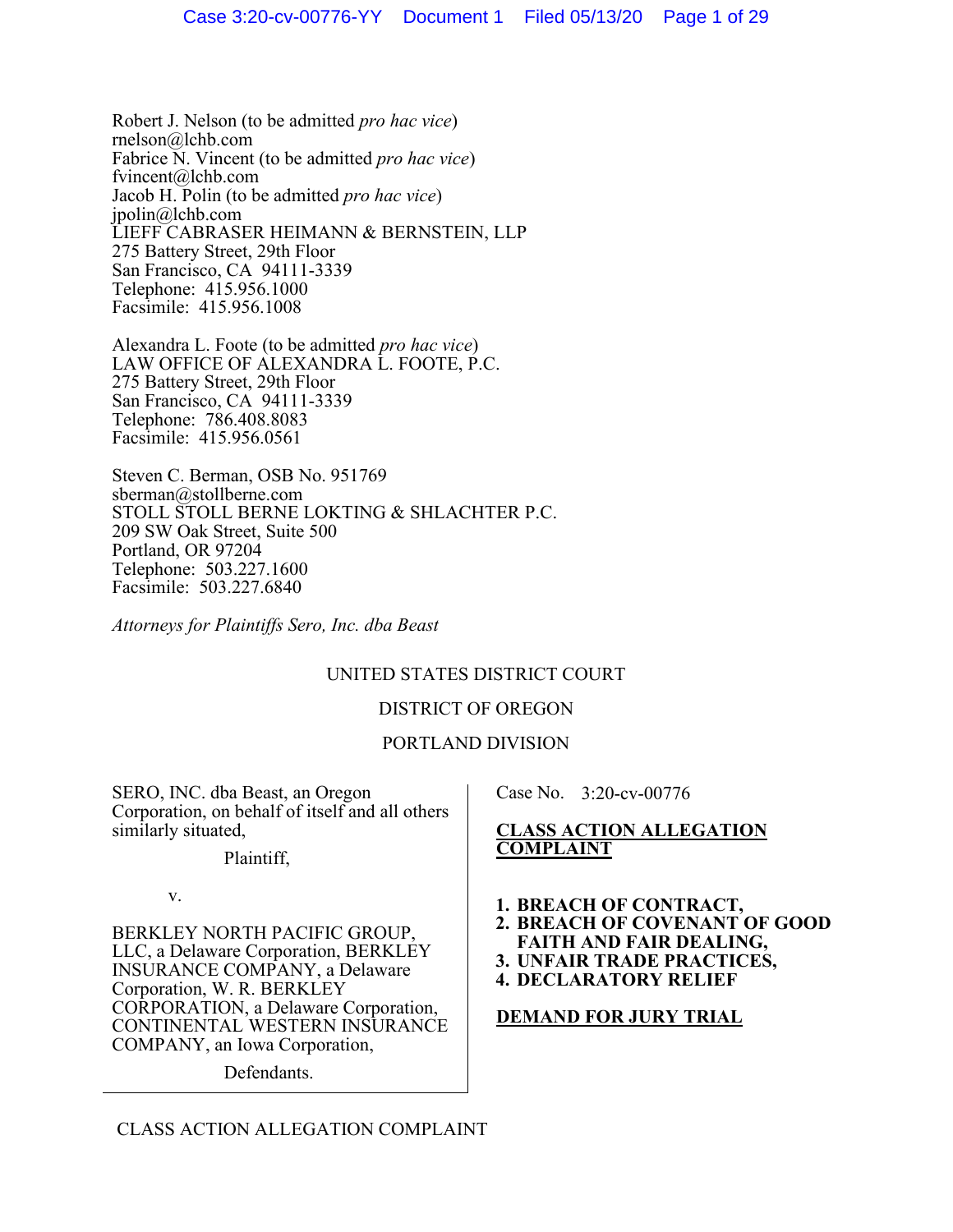# **TABLE OF CONTENTS**

| $\mathbf{I}$ . |                                                               |                                                             |  |
|----------------|---------------------------------------------------------------|-------------------------------------------------------------|--|
| II.            |                                                               |                                                             |  |
|                | A.                                                            |                                                             |  |
|                | <b>B.</b>                                                     |                                                             |  |
| III.           |                                                               |                                                             |  |
| IV.            |                                                               |                                                             |  |
|                | $\mathbf{A}$ .                                                |                                                             |  |
|                | <b>B.</b>                                                     | Governments Around the Country Order Everyone to Shelter in |  |
|                | $\mathcal{C}$ .                                               |                                                             |  |
|                | D.                                                            | The Losses From Beast's Closure Are A Covered Business      |  |
|                | E                                                             |                                                             |  |
| V.             |                                                               |                                                             |  |
| VI.            |                                                               |                                                             |  |
|                |                                                               |                                                             |  |
|                | SECOND CAUSE OF ACTION Breach of Covenant of Good Faith and   |                                                             |  |
|                | THIRD CAUSE OF ACTION Unlawful Trade Under Rev. Code of Wash. |                                                             |  |
|                |                                                               |                                                             |  |
| VII.           |                                                               |                                                             |  |
| VIII.          |                                                               |                                                             |  |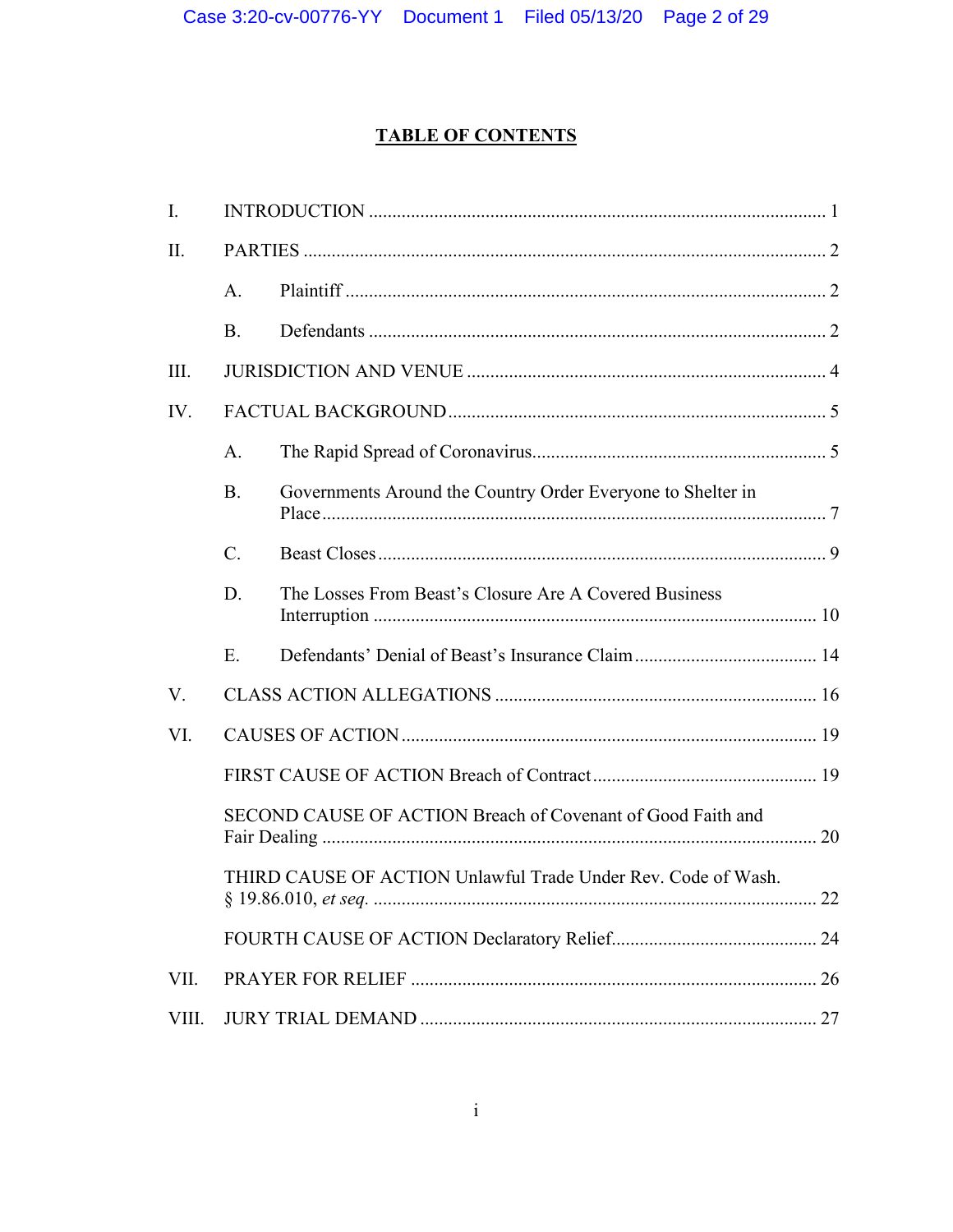Plaintiff Sero, Inc., an Oregon corporation, dba Beast ("Beast"), on behalf of itself and all others similarly situated, files this Complaint Against Defendants Berkley North Pacific Group, LLC, a Delaware Corporation, Berkley Insurance Company, a Delaware Corporation, W. R. Berkley Corporation, a Delaware Corporation, and Continental Western Insurance Company, an Iowa Corporation, (collectively, "Defendants"), , and alleges as follows:

#### <span id="page-2-0"></span>**I. INTRODUCTION**

1. Beast is a celebrated Portland restaurant that serves a rotating tasting menu. Every night each guest enjoys the same selection of dishes while dining together with other guests at two large communal tables that seat a total of two dozen patrons.<sup>[1](#page-2-1)</sup> Beast was created by Naomi Pomeroy, a recipient of the prestigious James Beard Award for Best Chef in the Northwest in 2014. Ms. Pomeroy is an Oregon native who is also a Food & Wine "Top 10 Best New Chef in America" alum and a "Star Chefs" Rising Star.

2. About two months ago, in mid-March, 2020, Beast was forced to shut down. This closure was ordered by the state of Oregon, which required that Ms. Pomeroy, her staff, and Beast's customers "shelter in place" and abide by strict "social distancing" guidelines. As with almost all restaurants, Beast did not have significant cash reserves and quickly depleted what funds it had during the period of reduced business that preceded the shutdown. The closure and accompanying loss of income—forced Ms. Pomeroy to furlough and lay off employees. Notwithstanding this, Beast continued to fund medical benefits for its employees. However, with mounting expenses and zero income, Beasts' ability to continue making these payments may be limited. Absent a reversal of the order or financial support, Beast may have to consider even more drastic measures.

3. To protect its business (and employees) from having to make such terrible choices in situations like this one, Beast purchased insurance from Defendants that provided coverage for business interruption. Indeed, when it began furloughing employees, Beast anticipated

Page 1 - CLASS ACTION ALLEGATION COMPLAINT

<span id="page-2-1"></span><sup>&</sup>lt;sup>1</sup> Sometimes Beast adds seating for two additional guests.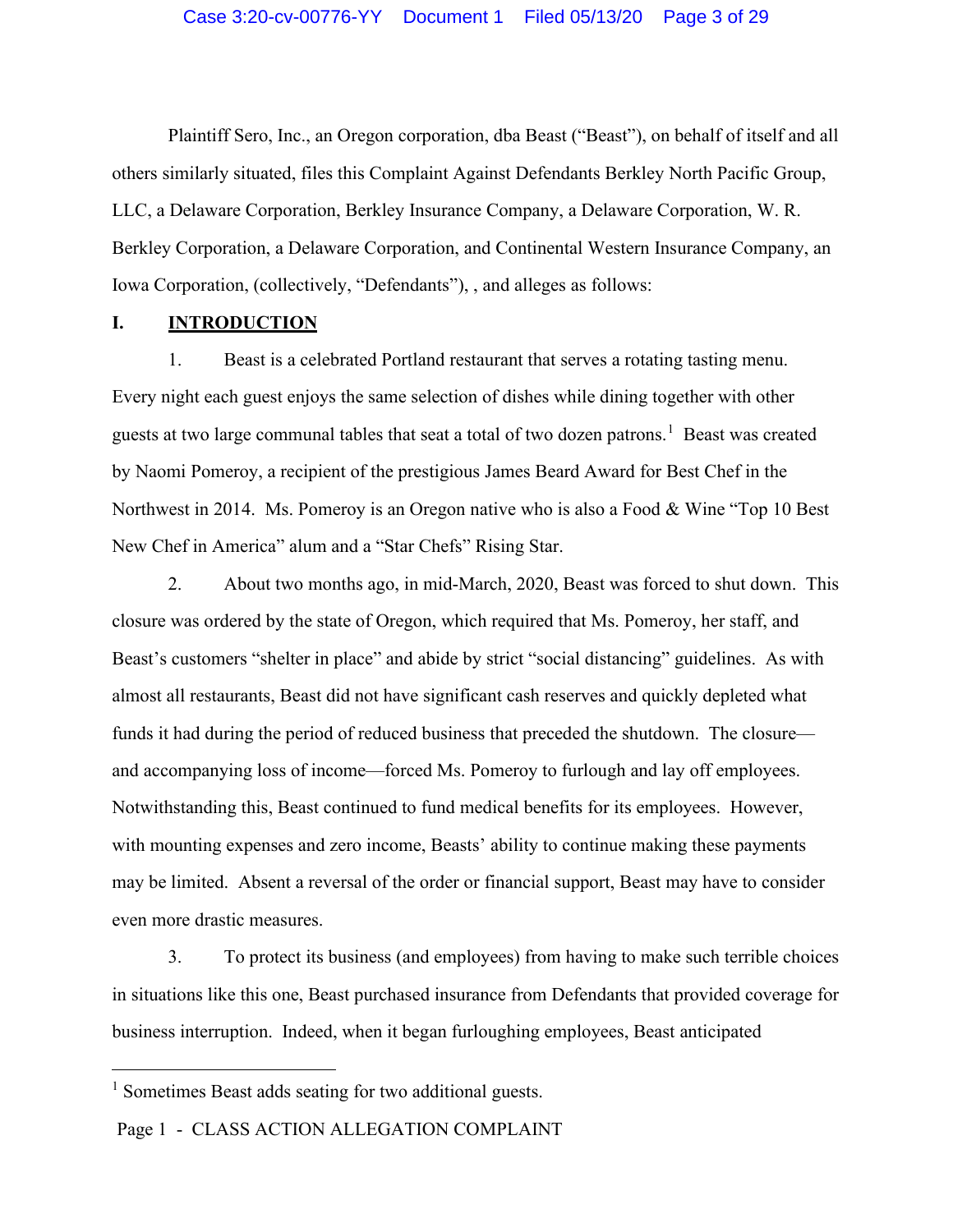conducting re-hirings once Defendants began providing insurance coverage for Beast's business shutdown. Beast's insurance policy expressly provides coverage for "Lost Business Income" and the consequences of actions by "Civil Authority." Accordingly, Beast understandably believed that its policy would help protect its business in the unlikely event that the government ever ordered it to stop or severely restrict operations (in connection with a pandemic or any other Covered Cause of Loss).

4. Contrary to the coverage provisions in its policy with Beast, and the obligations Defendants undertook in exchange for Beast's insurance premium payments, Defendants summarily denied Beast's claim for business interruption coverage. This denial was part of a premeditated strategy by Defendants to deny all claims related to the "shelter in place" orders associated with COVID-19. Defendants' decision to deny coverage was untethered to the facts of Beast's claim, which Defendants did not adequately investigate, or the specific coverage provided by Beast's policy, and was therefore illegal.

5. The other members of the proposed Class (defined below) were subject to the same conduct by Defendants. As a result of Defendants' wrongful conduct as alleged herein, Beast and other Class members suffered damages and, absent appropriate injunctive and declaratory relief, will continue to be harmed by Defendants' misconduct.

## <span id="page-3-1"></span><span id="page-3-0"></span>**II. PARTIES**

#### **A. Plaintiff**

6. Plaintiff Sero Inc. ("Beast") is an Oregon corporation that does business as and owns Beast, a restaurant located in Portland, Oregon.

7. Sero Inc. was formed in 2013 by "conversion" from Sero, LLC.

8. Insurance documents referencing Sero, LLC apply to Sero Inc. (and vice versa).

#### **B. Defendants**

<span id="page-3-2"></span>9. Defendant Berkley North Pacific Group, LLC is a Delaware corporation whose "home office" is located in Bellevue, Washington.

# Page 2 - CLASS ACTION ALLEGATION COMPLAINT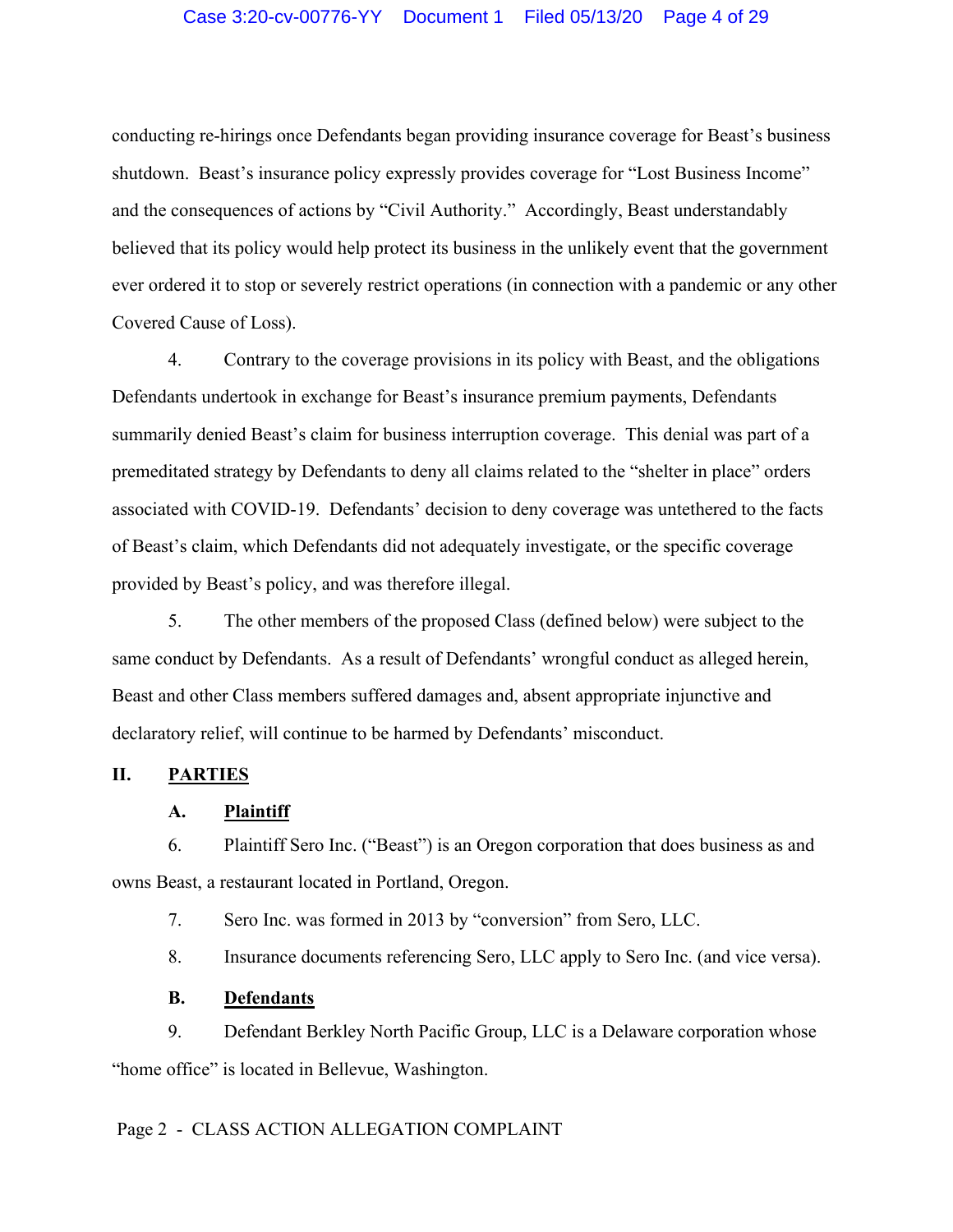10. Berkley North Pacific Group, LLC has been registered to do business in Oregon.

11. Berkley North Pacific Group, LLC was registered to do business in Oregon when Beast's policy was issued.

12. Berkley North Pacific Group, LLC has an office in Lake Oswego, Oregon.

13. Berkley North Pacific Group, LLC has or had a registered agent in Salem, Oregon.

14. Defendant Berkley Insurance Company is a Delaware Corporation, with a principal place of business in Greenwich, Connecticut.

15. Berkley Insurance Company is registered to do business in Oregon.

16. Berkley Insurance Company operates in Lake Oswego, Oregon.

17. Defendant W. R. Berkley Corporation is a Delaware corporation with a principal place of business in Greenwich, Connecticut.

18. Berkley North Pacific Group, LLC is identified as "a Berkley Company."

19. Berkley North Pacific Group, LLC is identified as "a Berkley Company" because it is owned by and does business on behalf of Berkley Insurance Company.

20. Berkley North Pacific Group, LLC is identified as "a Berkley Company" because it is owned by and does business on behalf of W. R. Berkley Corporation.

21. The insurance policy that Defendants issued to Beast contains branding indicating that it comes from "a Berkley Company."

22. W. R. Berkley Corporation and Berkley Insurance Company provide "insurance solutions through more than 50 Berkley companies,"[2](#page-4-0) and describe Berkley North Pacific Group, LLC as an "operating unit."[3](#page-4-1)

23. Defendant Continental Western Insurance Company is an Iowa corporation with a principal place of business in Des Moines, Iowa.

<span id="page-4-0"></span><sup>2</sup> [www.berkley.com/;](http://www.berkley.com/) [https://www.berkleynpac.com/terms-and-conditions/.](https://www.berkleynpac.com/terms-and-conditions/)

<span id="page-4-1"></span><sup>3</sup> [www.berkley.com/our-business/operating-units.](http://www.berkley.com/our-business/operating-units)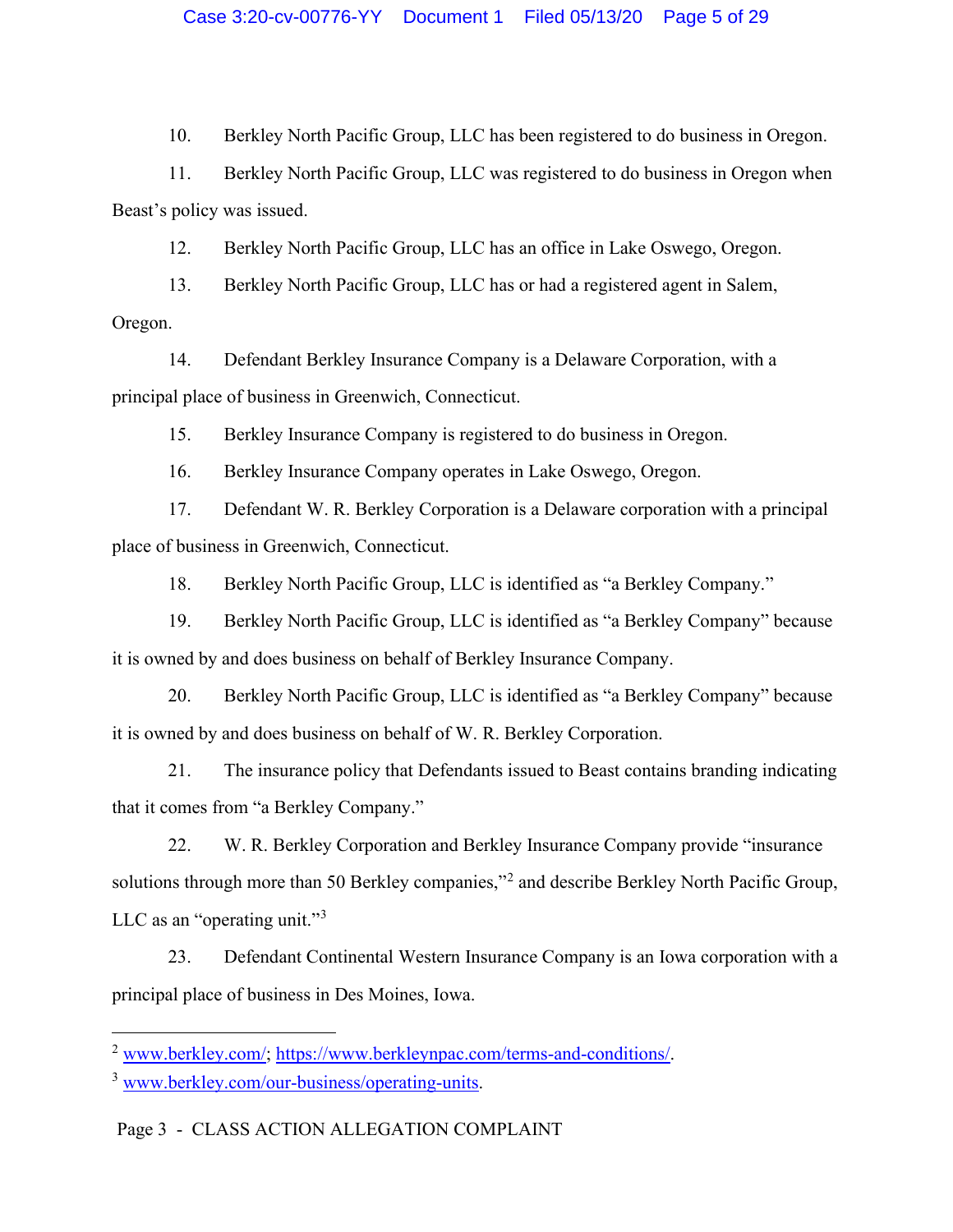## Case 3:20-cv-00776-YY Document 1 Filed 05/13/20 Page 6 of 29

24. The insurance policy that Defendants issued to Beast contains language indicating that Continental Western Insurance Company is the "issuing company." Defendants' denial letter to Beast identifies Continental Western Insurance Company as the "carrier" and is signed by a representative who identifies herself as associated with Berkley North Pacific and Continental Western Insurance Company.

25. At all relevant times, each Defendant conducted business through the name of each other Defendant.

26. At all relevant times, each Defendant directed, authorized, controlled, and/or participated in the conduct of every other Defendant (to the extent any independent conduct can be ascribed to these corporations). Similarly, acts taken by each Defendant were within the course, scope, and authority of each and every other Defendants' directions, authorizations, and controls. All actions of each Defendant alleged in each cause of action into which this paragraph is incorporated by reference were ratified and approved by the officers or managing agents of every other Defendant.

27. In committing the wrongful acts alleged herein, each of the Defendants pursued, or joined in the pursuit of, a common course of conduct, and has acted in concert and/or conspired with one another in furtherance of the improper acts and transactions that are the subject of this Complaint.

#### <span id="page-5-0"></span>**III. JURISDICTION AND VENUE**

28. This Court has original jurisdiction pursuant to the Class Action Fairness Act, 28 U.S.C. § 1332(d), because (a) at least one member of the proposed Class is a citizen of a state different from that or those of Defendants, (b) the amount in controversy exceeds \$5,000,000, exclusive of interest and costs, (c) the proposed Class consist of more than 100 class members, and (d) none of the exceptions under 28 U.S.C. § 1332(d) apply to this action.

29. This Court has personal jurisdiction over Defendants because Defendants did business in Oregon, have sufficient minimum contacts in Oregon, and otherwise intentionally

#### Page 4 - CLASS ACTION ALLEGATION COMPLAINT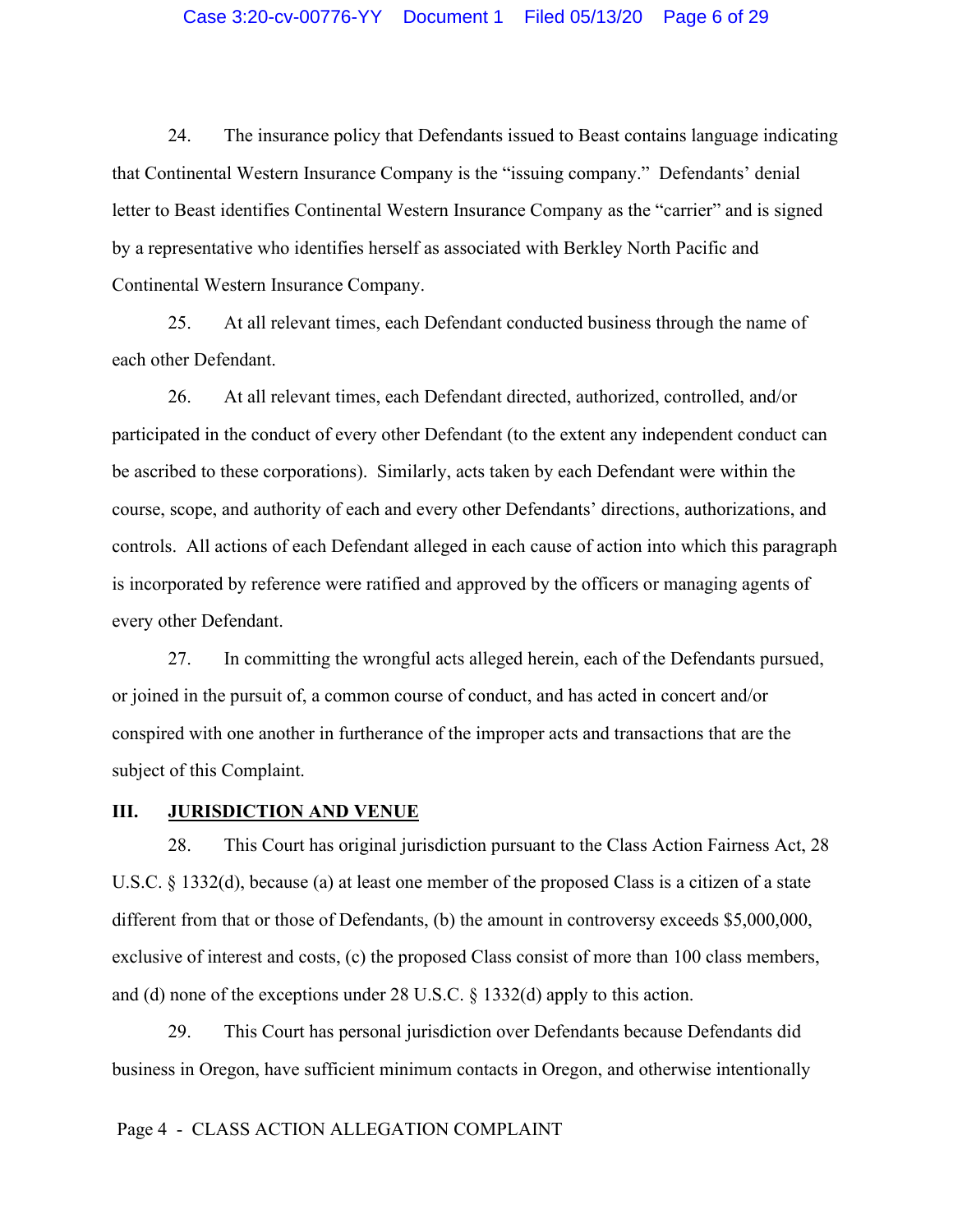## Case 3:20-cv-00776-YY Document 1 Filed 05/13/20 Page 7 of 29

availed themselves of the markets within Oregon through their business activities, such that the exercise of jurisdiction by this Court is proper. Moreover, the claims of Plaintiff and numerous Class members in this case arise out of and directly relate to Defendants' contacts with Oregon, including Defendants' marketing and sale of insurance policies to, and denial of insurance coverage for losses incurred by, Plaintiff and other Class members in the State of Oregon.

30. Venue is proper in this District under 28 U.S.C. § 1391(b) because a substantial part of the events or omissions giving rise to Plaintiff's claims occurred in this District. Defendants have marketed, advertised, sold, and maintained insurance policies, and otherwise conducted extensive business, within this District, and Defendants denied insurance coverage for losses incurred by Plaintiff and other Class members in this District.

31. Divisional Venue: This action is properly assigned to the Portland Division because Plaintiff Beast is located there.

## <span id="page-6-1"></span><span id="page-6-0"></span>**IV. FACTUAL BACKGROUND**

#### **A. The Rapid Spread of Coronavirus**

32. COVID-19 is an infectious disease caused by a recently discovered novel coronavirus known as SARS-CoV-2 ("Coronavirus" or "COVID-19"). The first instances of the disease spreading to humans were diagnosed in or around December 2019.

33. According to the World Health Organization ("WHO"): "People can catch COVID19 from others who have the virus. The disease can spread from person to person through small droplets from the nose or mouth which are spread when a person with COVID-19 coughs or exhales. These droplets land on objects and surfaces around the person. Other people then catch COVID-19 by touching these objects or surfaces, then touching their eyes, nose or mouth. People can also catch COVID-19 if they breathe in droplets from a person with COVID-19 who coughs out or exhales droplets."[4](#page-6-2)

<span id="page-6-2"></span><sup>4</sup> *See* Q&A on coronaviruses (COVID-19), "How does COVID-19 spread?," World Health Organization (April 16, 2020), *available at* https://www.who.int/news-room/q-a-detail/q-acoronaviruses (last visited April 21, 2020).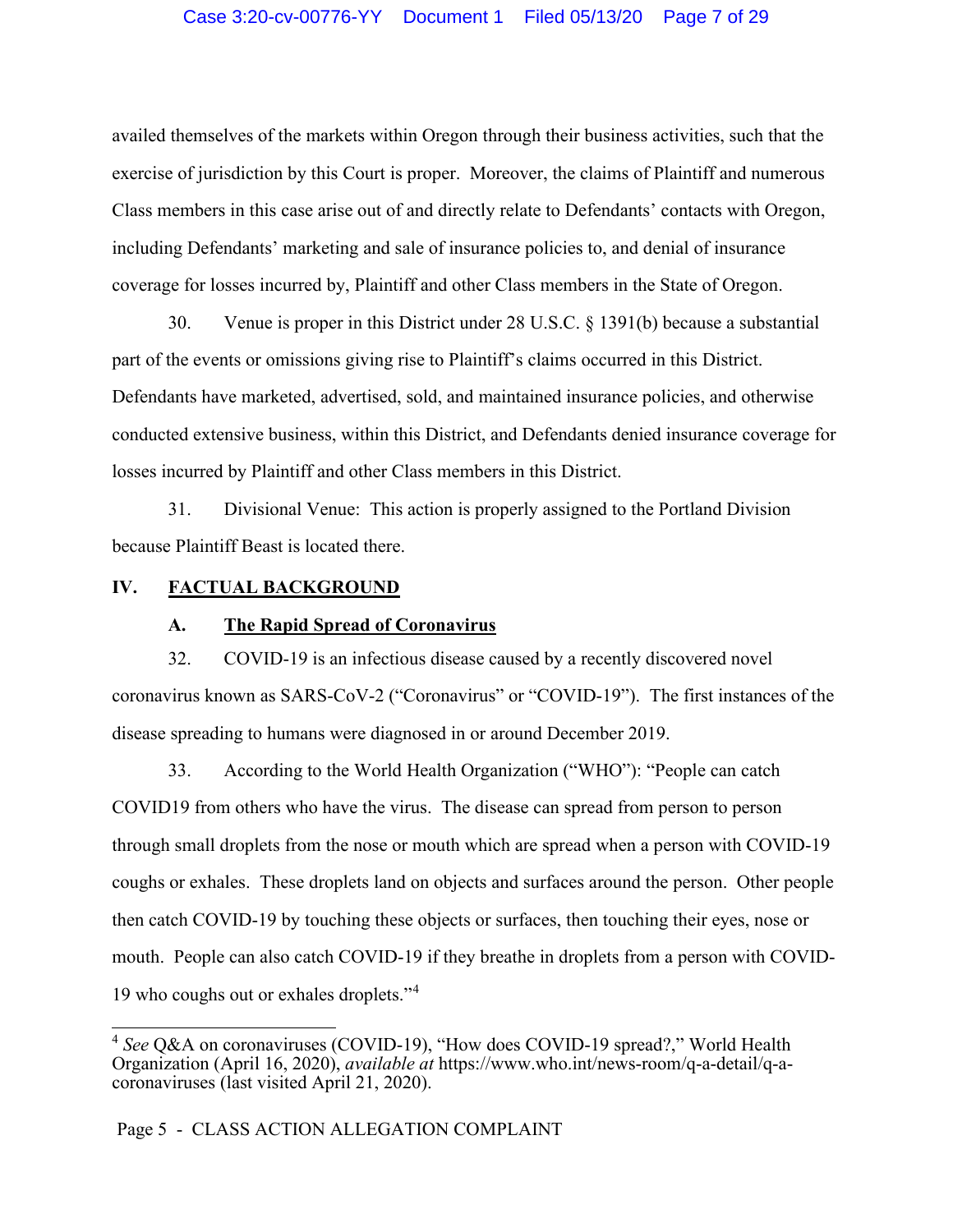# Case 3:20-cv-00776-YY Document 1 Filed 05/13/20 Page 8 of 29

34. This is problematic, *inter alia*, because a human sneeze can expel droplets of mucus and saliva that travel at nearly a hundred miles an hour and can spread up to 27 feet.<sup>[5](#page-7-0)</sup>

35. According to a recent report in the New York Times, "[a]n infected person talking for five minutes in a poorly ventilated space can also produce as many viral droplets as one infectious cough."[6](#page-7-1) The more people in a conversation, the more droplets are dispersed.

36. Although these droplets are smaller and less visible than rust, mold, or paint, they are physical objects which can travel to other objects and cause harm.

37. These droplets can spread Coronavirus when they reach humans directly, or when they land on habitable surfaces where they can survive until that surface is touched by a potential human host.<sup>[7](#page-7-2)</sup>

38. Droplets containing Coronavirus infect a variety of surfaces and objects for a period of a hours, days, or weeks, if not longer. After inspecting a cruise ship inhabited by passengers carrying the Coronavirus, the CDC reported that Coronavirus was detectable on various surfaces inside the cruise ship up to 17 days after passengers had vacated the cabins.<sup>[8](#page-7-3)</sup>

39. Recent scientific evidence shows that Coronavirus can survive and remain virulent on stainless steel and plastic for three to six days; on glass and banknotes for three days; and on wood and cloth for 24 hours.<sup>[9](#page-7-4)</sup>

<span id="page-7-1"></span><sup>6</sup> *See* Yuliya Pashina-Kottas, et al., "This 3-D Simulation Shows Why Social Distancing Is So Important, *The New York Times* (April 21, 2020), *available at* https://www.nytimes.com/interactive/2020/04/14/science/coronavirus-transmission-cough-6- feet-ar-ul.html (last visited April 21, 2020).

<span id="page-7-2"></span><sup>7</sup> *See*, *e.g.*, CDC website, "How COVID-19 Spreads*,"* 2020, *available at* https://www.cdc.gov /coronavirus/2019-ncov/prevent-getting-sick/how-covid-spreads.html (last visited April 21 2020).

Page 6 - CLASS ACTION ALLEGATION COMPLAINT

<span id="page-7-0"></span><sup>5</sup> Sarah Gibbens, "See how a sneeze can launch germs much farther than 6 feet," *National Geographic* (April 17, 2020), *available at* www.nationalgeographic.com/science/2020/04/ coronavirus-covid-sneeze-fluid-dynamics-in-photos/ (last visited April 20, 2020).

<span id="page-7-3"></span><sup>8</sup> *See* Leah E. Moriary, et al., "Public Health Responses to COVID-19 Outbreaks on Cruise Ships — Worldwide, February–March 2020," 69 *Morbidity and Mortality Weekly Report* 347 (March 23, 2020), *available at* https://www.cdc.gov/mmwr/volumes/69/wr/pdfs/mm6912e3-H.pdf (last visited April 21, 2020).

<span id="page-7-4"></span><sup>9</sup> *See* Neeltje van Doremalen, et al., "Aerosol and Surface Stability of SARS-CoV-2 as Compared to SARS-CoV-1," New England Journal of Medicine (Mar. 17, 2020), *available at*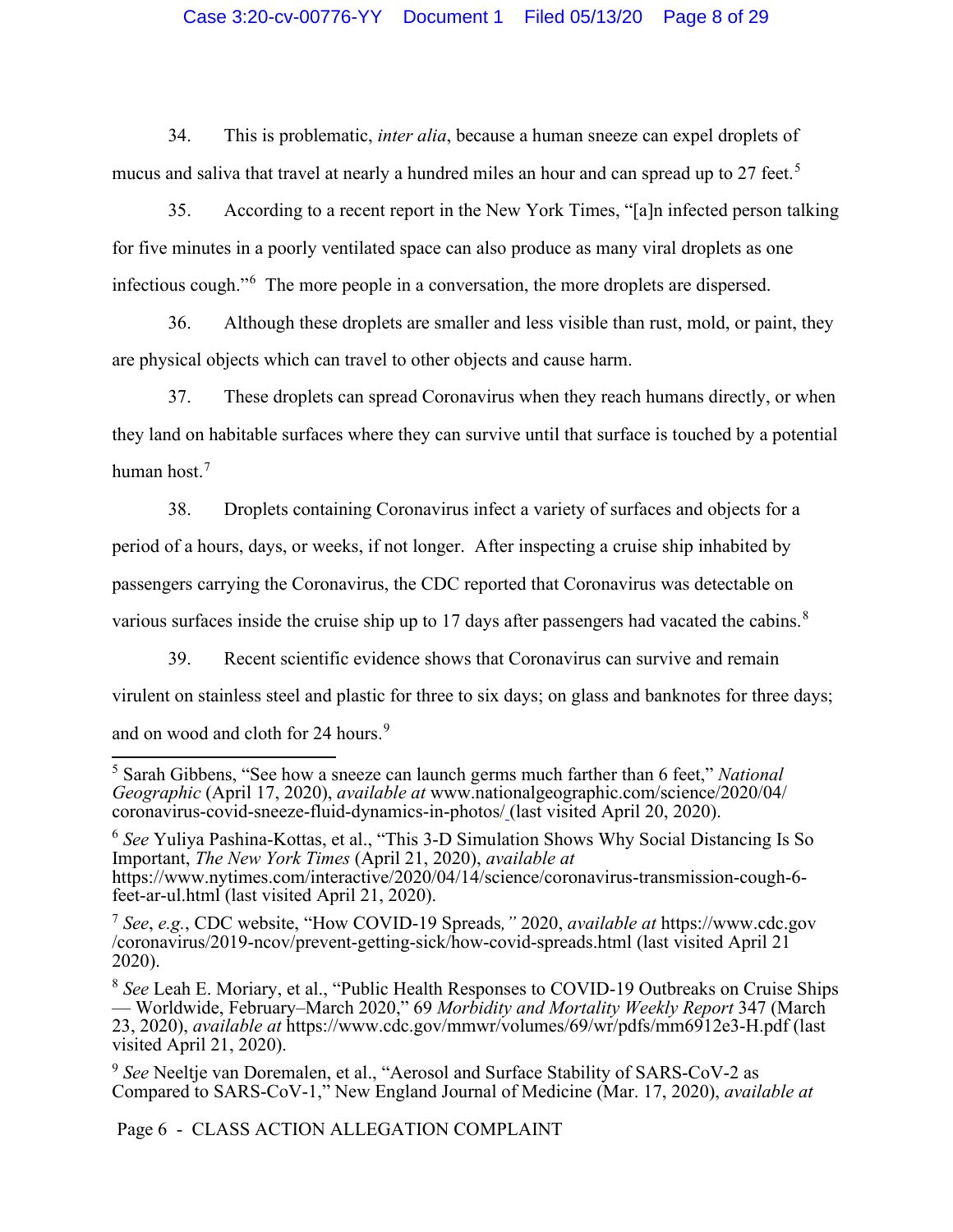40. Testing involving similar viruses in the Coronavirus family shows that

Coronavirus can likely survive on ceramics, silicon rubber, or paper for up to five days if not longer. $10$ 

41. When public areas containing such surfaces may have been exposed to

Coronavirus, a number of countries including China, Italy, France, and Spain have required such areas to be fumigated prior to re-opening.<sup>[11](#page-8-2)</sup>

42. This Coronavirus has spread throughout Oregon and the United States.

# <span id="page-8-0"></span>**B. Governments Around the Country Order Everyone to Shelter in Place**

43. As the Coronavirus spread in Oregon, state and local officials began discussing

wide scale business closures.

44. On March 13, 2020 President Trump declared the COVID-19 outbreak a national

emergency.

45. On March 16, 2020, the Centers for Disease Control and Prevention, and

members of the national Coronavirus Task Force issued to the American public guidance, styled

Page 7 - CLASS ACTION ALLEGATION COMPLAINT

https://www.nejm.org/doi/pdf/10.1056/NEJMc2004973 (last visited April 21, 2020); Alex W.H. Chin, et al., "Stability of SARS-CoV-2 in different environmental conditions," The Lancet Microbe (April 2, 2020), available at https://doi.org/10.1016/S2666-5247(20)30003-3 (last visited April 21, 2020).

<span id="page-8-1"></span><sup>10</sup> *See* Guenter Kampf, et al., "Persistence of coronaviruses on inanimate surfaces and their inactivation with biocidal agents," 104 Journal of Hospital Infection 246 (Feb. 6, 2020), *available at* https://www.ncbi.nlm.nih.gov/pmc/articles/PMC7132493/pdf/main.pdf (last visited Apr. 21, 2020).

<span id="page-8-2"></span><sup>&</sup>lt;sup>11</sup> See Mike Bird, et al., "China Is Open for Business, but the Postcoronavirus Reboot Looks Slow and Rocky," *The Wall Street Journal* (March 26, 2020), *available at*<br>www.wsj.com/articles/china-is-open-for-business-but-the-post-coronavirus-reboot-looks-slowand-rocky-11585232600 (last visited April 22, 2020); Jason Horowitz, "In Italy, Going Back to Work May Depend on Having the Right Antibodies," The New York Times (April 4, 2020), Work May Depend on Having the Right Antibodies," *The New York Times* (April 4, 2020), *available at* www.nytimes.com/2020/04/04/world/europe/italy-coronavirus-antibodies.html (last visited April 22, 2020); Sarah Elzas, "French Teachers Push Back against Reopening Schools in May," *RFI* (released online Apr. 14, 2020), *available at* www.rfi.fr/en/france/20200414-frenchteachers-push-back-against-reopening-schools-in-may (last visited April 22, 2020); Claudia Nuñez, "On the Front Line of the Coronavirus Threat in Spain, Tractors Scatter the Streets with Hope," *Los Angeles Times* (March 27, 2020), *available at* www.latimes.com/worldnation/story/2020-03-27/on-the-front-line-of-the-pandemic-tractors-scatter-the-streets-with-hope (last visited April 22, 2020).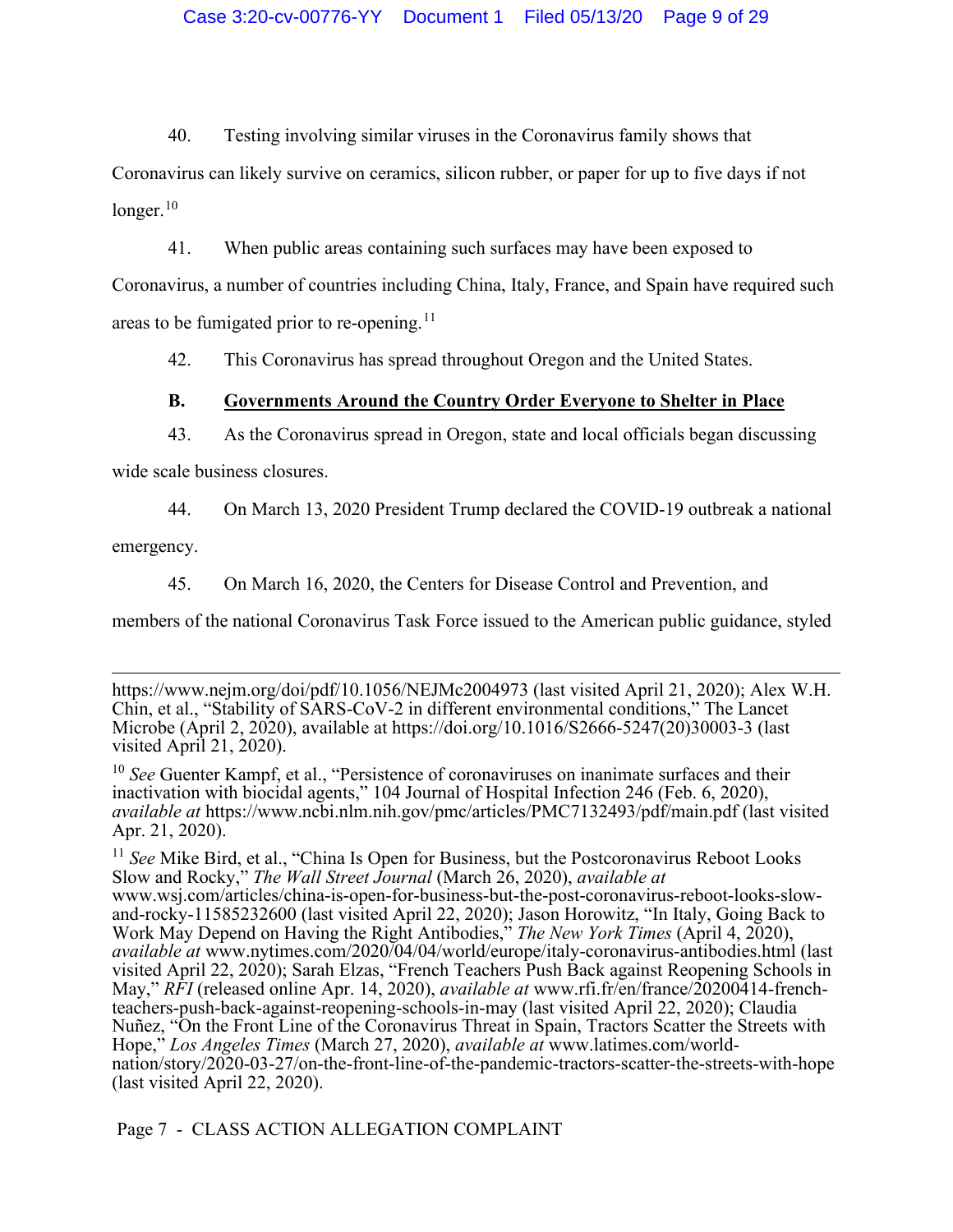#### Case 3:20-cv-00776-YY Document 1 Filed 05/13/20 Page 10 of 29

as "30 Days to Slow the Spread" concerning measures to slow the spread of COVID-19. This guidance advocated for far-reaching social distancing measures, such as working from home, avoiding shopping trips and gatherings of more than 10 people, and staying away from bars, restaurants, and food courts.

46. On March 17, 2020 Governor Brown issued Executive Order 20-07 prohibiting restaurants throughout Oregon from "offer[ing] or allow[ing] on-premises consumption of food or drink." Ex. 1 ¶ 1. The Order also required that restaurants implement social distancing protocols for staff. *Id.* at ¶ 2. This order went into effect on March 17, 2020 and was to remain in effect through April 14, 2020. *Id.* at ¶ 8.

47. On March 28, 2020 the United States Department of Homeland Security issued a memorandum concerning the "Identification of Essential Critical Infrastructure Workers During Covid-19 Response."[12](#page-9-0) This memorandum provided guidance for the implementation and standardization of all state shelter in place orders and the restrictions they place on different essential and non-essential businesses.

48. On April 7, 2020 Governor Brown issued Executive Order 20-14 which extended Executive Order 20-07 indefinitely. Ex. 2. Collectively, this order and the above-referenced March 17, 2020 order are referred to herein as the "Orders." The Orders remain in effect as of the date of this filing.

49. Statewide efforts similar to Oregon's have been implemented around the country in response to thousands if not tens or hundreds of thousands of confirmed inflections. State governments have required large scale business closures and imposed other limitations on customer and employee movement that prevent restaurants from operating and/or force them to suffer losses.

<span id="page-9-0"></span><sup>&</sup>lt;sup>12</sup> https://www.cisa.gov/sites/default/files/publications/Version\_3.0\_CISA\_Guidance\_on\_ Essential\_Critical\_Infrastructure\_Workers\_1.pdf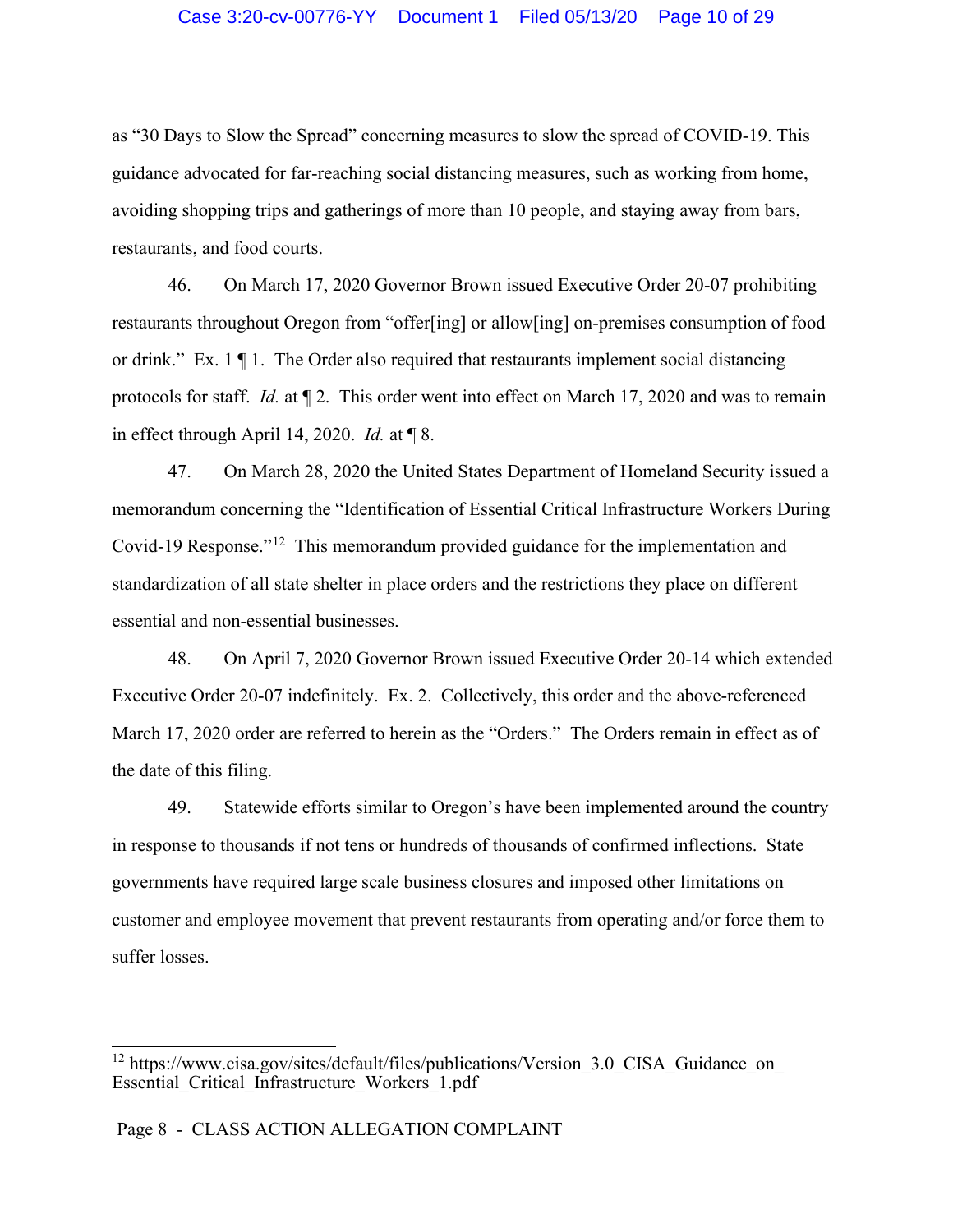## Case 3:20-cv-00776-YY Document 1 Filed 05/13/20 Page 11 of 29

50. For example, on March 16, 2020, New York Governor Andrew Cuomo, in conjunction with New Jersey Governor Phil Murphy and Connecticut Governor Ned Lamont ordered the closure of all gyms, movie theaters, bars and casinos. Ex. 3–5. [13](#page-10-1) Restaurants were also ordered to close except for the fulfillment of take-out and delivery orders. *Id.*

51. In all, 49 state governments have enacted at least one civil authority order prohibiting or severely limiting dine in service and other operations at restaurants.<sup>14</sup> South Dakota is the only state whose government may not yet have enacted such an order at the state level.

52. As reflected, for example, by an April 10, 2020 proclamation by the City and County of San Francisco, these prohibiting civil authority orders have been issued "because of the propensity of the virus to spread person to person and also because the virus physically is causing property loss or damage due to its proclivity to attach to surfaces for prolonged periods of time." Ex. 6.

# **C. Beast Closes**

<span id="page-10-0"></span>53. On March 15, 2020 Beast closed in anticipation of the Orders. Following the issuance of the Orders, it has not re-opened.

54. Under the Orders, Beast was forced to close its dining room to the public, thereby prohibiting access to, use of, and operations at Beast.

55. Under the Orders, Beast was forced to suspend dine-in food offerings at Beast and service of dine-in food to customers, thereby prohibiting access to, use of, and operations at Beast.

<span id="page-10-1"></span><sup>&</sup>lt;sup>13</sup> These orders were subsequently extended until May 15, 2020 by Governors Cuomo (NY), Murphy (NJ), and Lamont (CT). *See* Caitlin Oprysko, Politico (April 16, 2020), "More than a dozen states have extended stay-home orders past White House deadline," <https://www.politico.com/news/2020/04/16/coronavirus-stay-home-orders-extended-190889> (last accessed May 5, 2020).

<span id="page-10-2"></span><sup>&</sup>lt;sup>14</sup> [https://www.kff.org/health-costs/issue-brief/state-data-and-policy-actions-to-address](https://www.kff.org/health-costs/issue-brief/state-data-and-policy-actions-to-address-coronavirus/)[coronavirus/](https://www.kff.org/health-costs/issue-brief/state-data-and-policy-actions-to-address-coronavirus/) (last accessed May 3, 2020)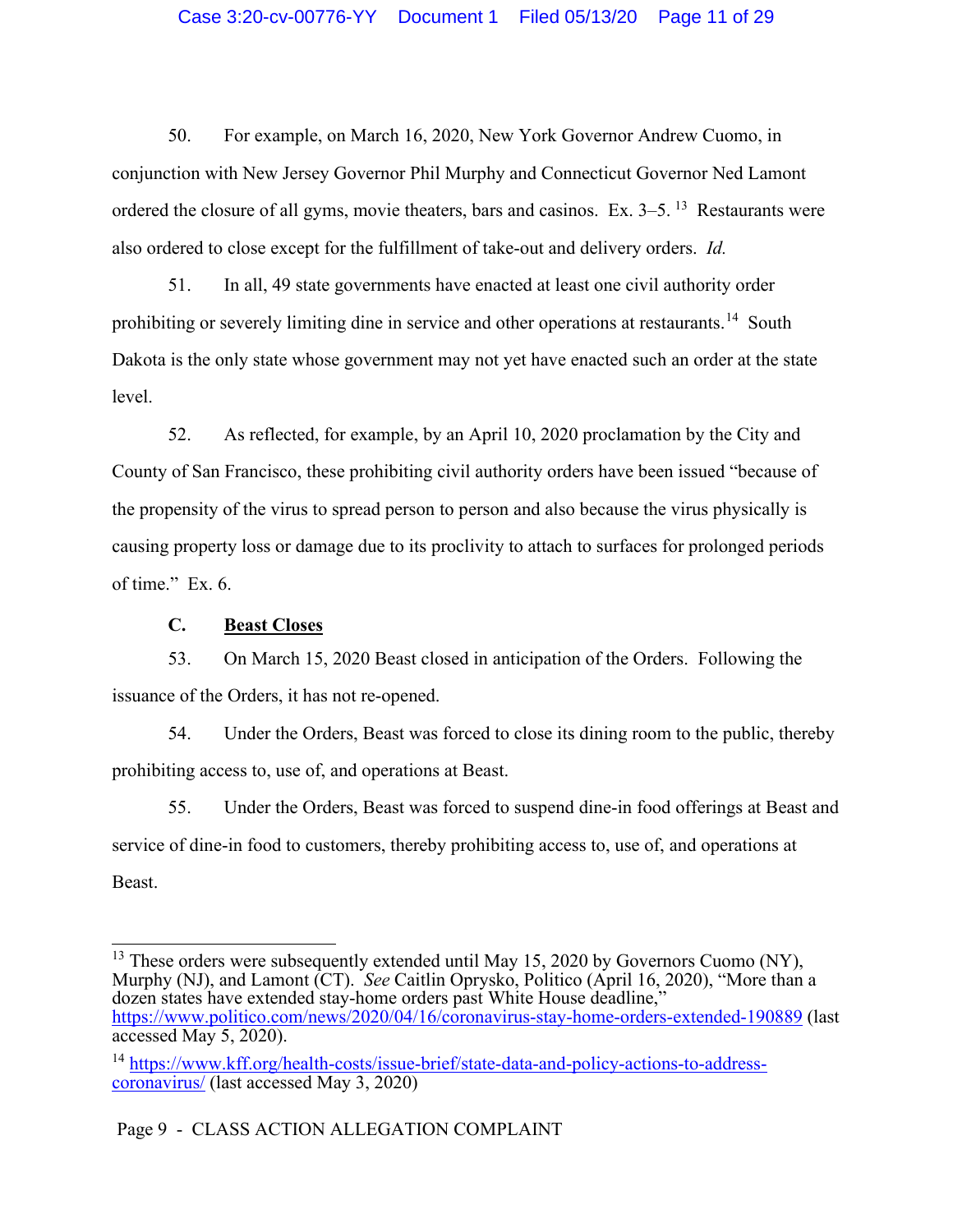## Case 3:20-cv-00776-YY Document 1 Filed 05/13/20 Page 12 of 29

56. Under the Orders, customers were prohibited from accessing and using Beast's dining rooms, thereby prohibiting access to, use of, and operations at Beast.

57. Under the Orders, customers were prohibited by social distancing guidelines from accessing and utilizing Beast's dining room, thereby prohibiting access to, use of, and operations at Beast.

58. Under the Orders, Beast's employees were prohibited from traveling to or accessing Beast for purposes of preparing and serving dine-in food, thereby prohibiting access to, use of, and operations at Beast.

59. Under the Orders, Beast's employees were prohibited from traveling to or accessing portions of Beast utilized exclusively for preparing and serving dine-in food, thereby prohibiting access to, use of, and operations at Beast.

60. Under the Orders, Beast's employees were prohibited from working in close proximity to each other, thereby prohibiting access to, use of, and operations at Beast. This includes, but is not limited to, social distancing requirements and other safety requirements that are not compatible with professional use of a kitchen.

61. Under the Orders, Beast lost access to Beast, lost use of Beast, lost necessary use of necessary facilities at Beast, and suspended operations at Beast.

62. Beast suffered and continues to suffer substantial lost business income and other financial losses.

63. These extraordinary losses of business income (and concern for its employees' welfare) are precisely why Beast took out insurance with Defendants that included business interruption coverage, which was meant to cover these losses.

## **D. The Losses From Beast's Closure Are A Covered Business Interruption**

<span id="page-11-0"></span>64. Beast purchased an insurance policy from Defendants that included business interruption (and other related) insurance coverage.

#### Page 10 - CLASS ACTION ALLEGATION COMPLAINT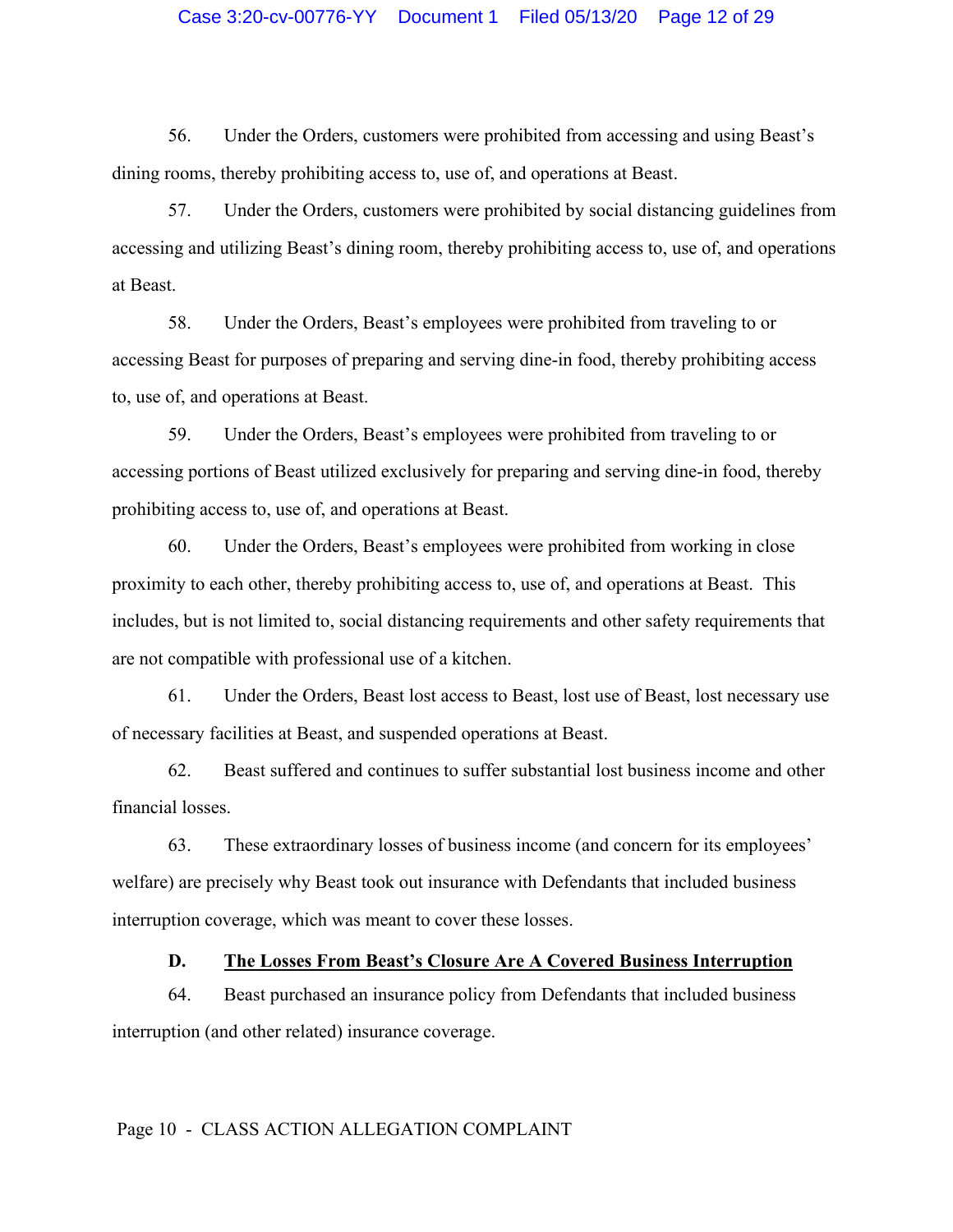## Case 3:20-cv-00776-YY Document 1 Filed 05/13/20 Page 13 of 29

65. Beast promptly and dutifully paid its premiums and complied with all other elements of its agreement with Defendants. Beast's policy number is CPA-6024894 (the "Policy").

66. In many countries, property insurance is sold on a specific peril basis. Such policies only cover losses from causes that are expressly covered like an earthquake, fire, or terrorist attack. Most property policies sold in the United States are all-risk property damage policies which cover losses from all causes that are not expressly excluded.

67. The Policy is an all-risk property damage policy because its terms indicate that it covers all risks which can cause harm to physical property except for risks that are expressly and specifically excluded. In the "Causes of Loss" form provided to Beast, Defendants defined "Covered Causes of Loss" as covering "direct physical loss unless the loss is excluded or limited in this policy. Ex. 7 at 134.

68. The Policy provides coverage for Lost Business Income, promising that Defendants "will pay for the actual loss of Business Income you sustain due to the necessary 'suspension' of your 'operations' during the 'period of restoration'. The 'suspension' must be caused by direct physical loss of or damage to property at [the insured] premises." *Id.* at 122.

69. The Policy defines a "slowdown or cessation of your business activities" as a suspension for purposes of assessing this coverage. *Id.* at 130.

70. The Orders prohibited the physical access to, use of, and operations at and by Beast, its employees, and its customers. As a result of the Orders, physical components of Beast became unusable, damaged, and/or lost the ability to generate income.

71. As a result of this physical loss and/or damage, Beast suspended operations, lost business income, and suffered other related covered losses (including but not limited to extended business income and extra expenses).

72. The Policy also provides Civil Authority coverage, pursuant to which Defendants agreed that they "will pay for the actual loss of Business Income you sustain and necessary Extra

## Page 11 - CLASS ACTION ALLEGATION COMPLAINT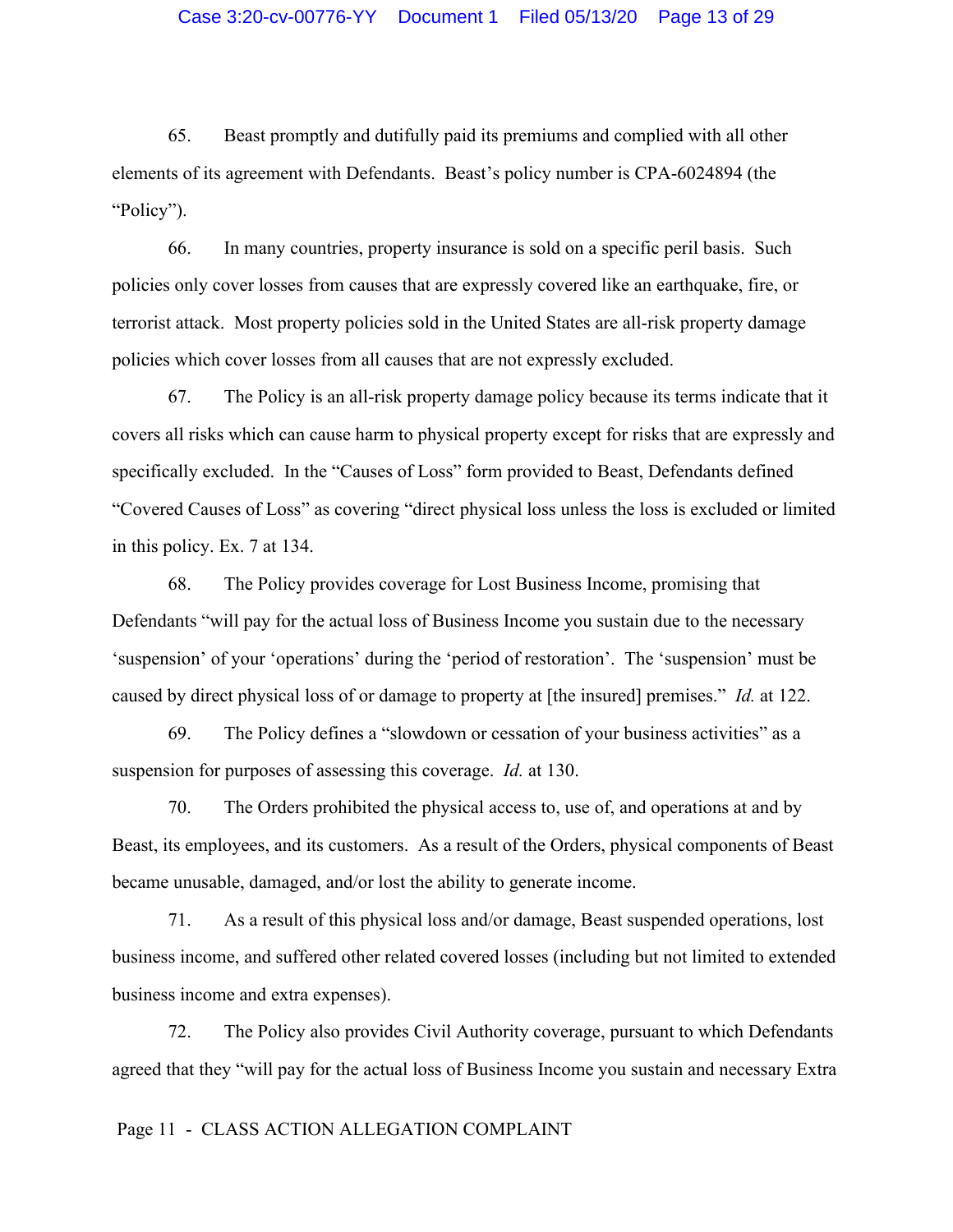Expense caused by action of civil authority that prohibits access to the described premises." *Id.* at 123.

73. Beast is located in Portland. As the Coronavirus spread, the street on which Beast is located, and the buildings and objects in and around it, became a breeding ground for the disease.

74. The Orders were issued as a result of physical loss, physical damage, and dangerous physical conditions occurring in properties within one mile of Beast and all around cities and business districts. For example, prior to the issuance of the Orders, government authorities had been limiting access to other properties on the basis of the Coronavirus, including (but not limited to) sporting arenas, concert venues, and other places where large numbers of people may gather.

75. The prohibitions and limitations imposed by the Orders prohibited access to, use of, and operations at and by Beast, its employees, and its customers. As a result of the Orders, components of Beast became unusable and/or lost the ability to generate income.

76. As a result, Beast lost business income, and suffered other related covered losses (including but not limited to extended business income and extra expenses).

77. COVID-19 is a Covered Cause of Loss under the Policy.

78. The Business Income (and Extra Expense) Coverage Form which defines the Policy's Lost Business Income and Civil Authority coverage (CP 00 30 10 12) is a standardized form drafted by the Insurance Services Office ("ISO"). On information and belief, the form used for the Policy is also used by Defendants for numerous other insurance policies issued by Defendants to the Class members.

79. The ISO is a company that drafts standard policy language for use in insurance contracts used by insurers around the country.

80. In 2006, the ISO drafted a new endorsement, CP 01 40 07 06, acknowledging that claims for business interruption losses would be filed under existing policy language for losses

## Page 12 - CLASS ACTION ALLEGATION COMPLAINT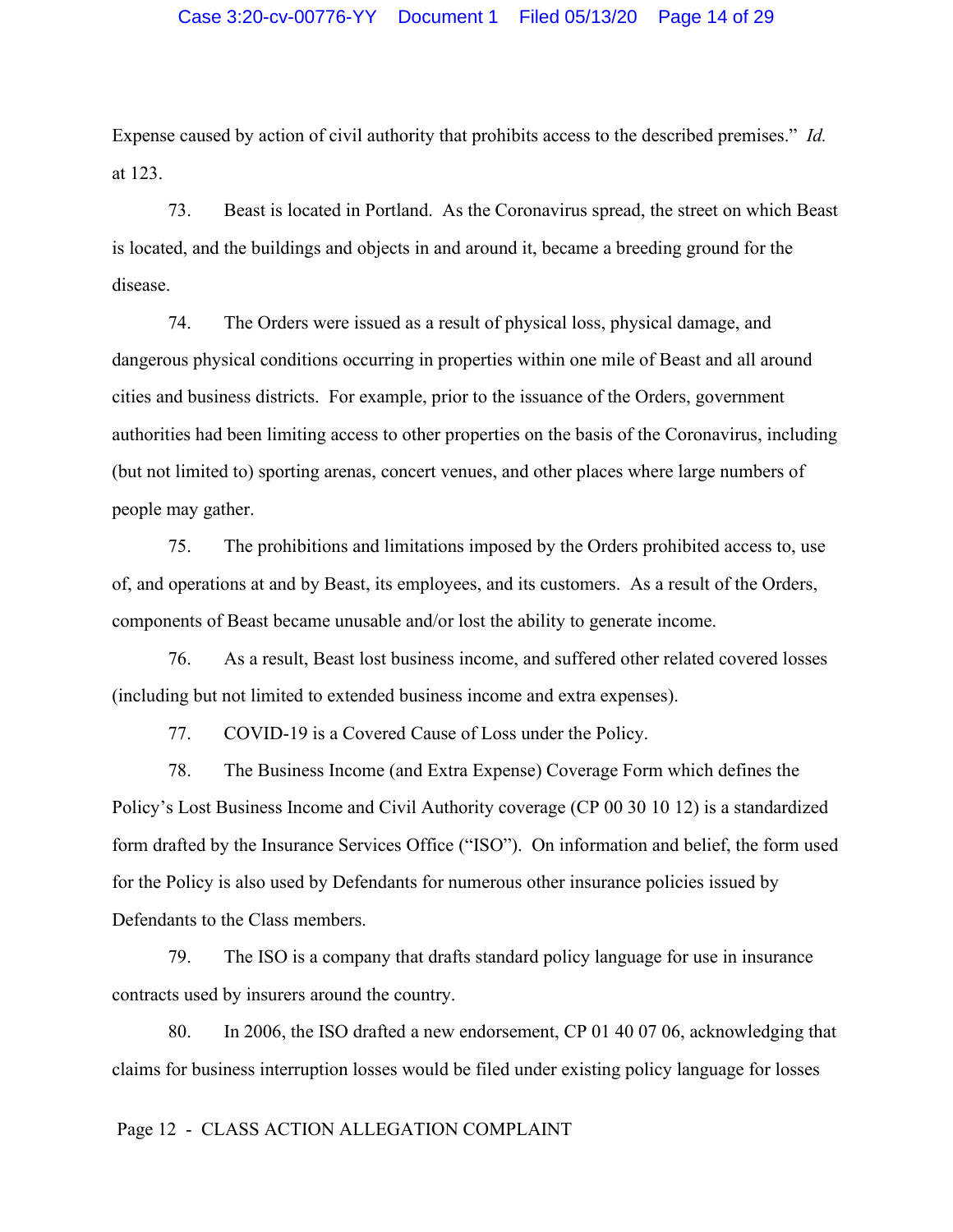resulting from the presence of disease-causing agents. Endorsement CP 01 40 07 06, which other insurers have since incorporated in policies, provides that the insurer "will not pay for loss or damage caused by or resulting from any virus, bacterium or other microorganism that induces or is capable of inducing physical distress, illness or disease."

81. When preparing CP 01 40 07 06, ISO, circulated a statement to state insurance regulators that included the following acknowledgement:

> Disease-causing agents may render a product impure (change its quality or substance), or enable the spread of disease by their presence on interior building surfaces or the surfaces of personal property. When disease-causing viral or bacterial contamination occurs, potential claims involve the cost of replacement of property (for example, the milk), cost of decontamination (for example, interior building surfaces), and business interruption (time element) losses. Although building and personal property could arguably become contaminated (often temporarily) by such viruses and bacteria, the nature of the property itself would have a bearing on whether there is actual property damage. An allegation of property damage may be a point of disagreement in a particular case.

82. The insurance industry has thus recognized that the presence of virus or disease can constitute physical damage to property since at least 2006.

83. Defendants intentionally chose not to include CP 01 40 07 06 in the Policy and in its insurance policies issued to other Class members.

84. Defendants' awareness of CP 01 40 07 06 is underscored here by its inclusion in the Policy of CP 05 06 10 18 which contains language purporting to limit application of any included virus exclusion (if there were one) to the food contamination coverage. *See* Ex. 7 at 101 ("any exclusion of virus or bacteria in this policy does not apply.")

85. The Policy (Ex. 7 at 185) contains exclusions for any loss "caused directly or indirectly" by acts of biological terrorism, including any "dispersal . . . of pathogenic . . . material." These exclusions are not applicable to the losses suffered by Beast or the Class members described herein.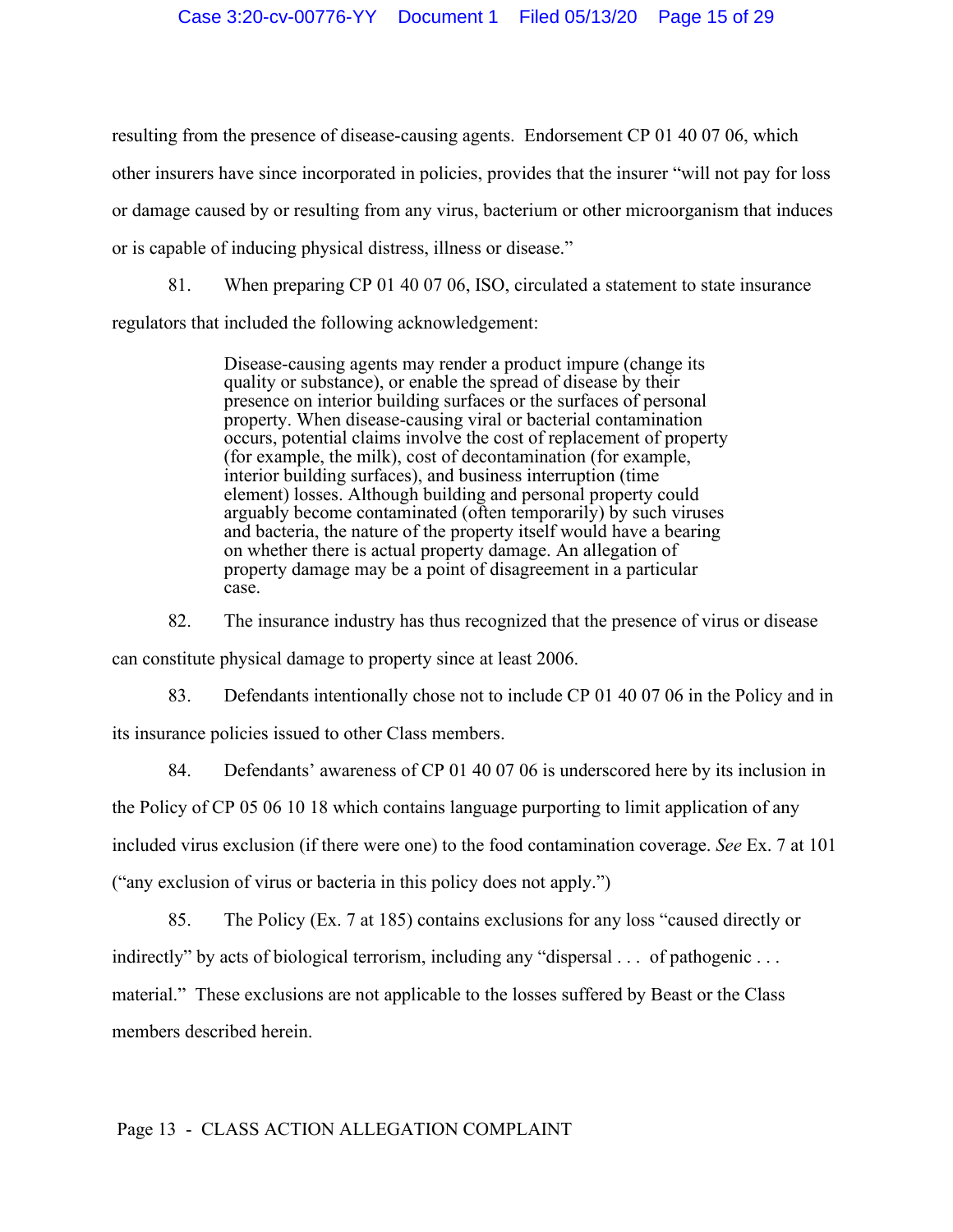## Case 3:20-cv-00776-YY Document 1 Filed 05/13/20 Page 16 of 29

86. Defendants chose not to include similar language, in the Policy or in its insurance policies issued to other Class members, that would cover catastrophic disease outbreaks that are unrelated to terrorism, like pandemics.

87. On March 23, 2020 Defendant sent Beast a letter in connection with the renewal of its policy. This letter indicated that CL PN 51 02 06 20 was being added to the policy upon renewal. CL PN 51 02 06 20 is entitled "Exclusion of loss due to virus or bacteria" and contains language indicating that form CP 01 40 will be attached to the policy upon renewal.

88. Defendants are aware of contractual force majeure clauses that suspend duties to perform in the event of a global pandemic.

89. Defendants chose not to use force majeure clauses in the Policy or in its insurance policies issued to other Class members.

## **E. Defendants' Denial of Beast's Insurance Claim**

<span id="page-15-0"></span>90. On or around March 17, 2020, Beast requested insurance coverage from Defendants. This claim was later assigned the identifying number 09 PC 99861.

91. At an unknown time between March 17, 2020 and March 24, 2020, Defendants formally decided that Plaintiff's claim was denied.

92. Defendants did not notify Beast promptly once they had decided that the claim was denied.

93. Defendants decided to deny and denied Beast's claims without any inspection or review of Beast's physical location or documents concerning its business activities in 2020.

94. Defendants have thereby waived any right to inspect such premises, deny coverage for any reason related to conditions at such location, or raise any defense related to conditions at such location or facts specific to Beast.

95. At an unknown time between March 17, 2020 and March 24, 2020, Defendants began preparing a letter to Beast explaining that Beast's claim had been denied.

## Page 14 - CLASS ACTION ALLEGATION COMPLAINT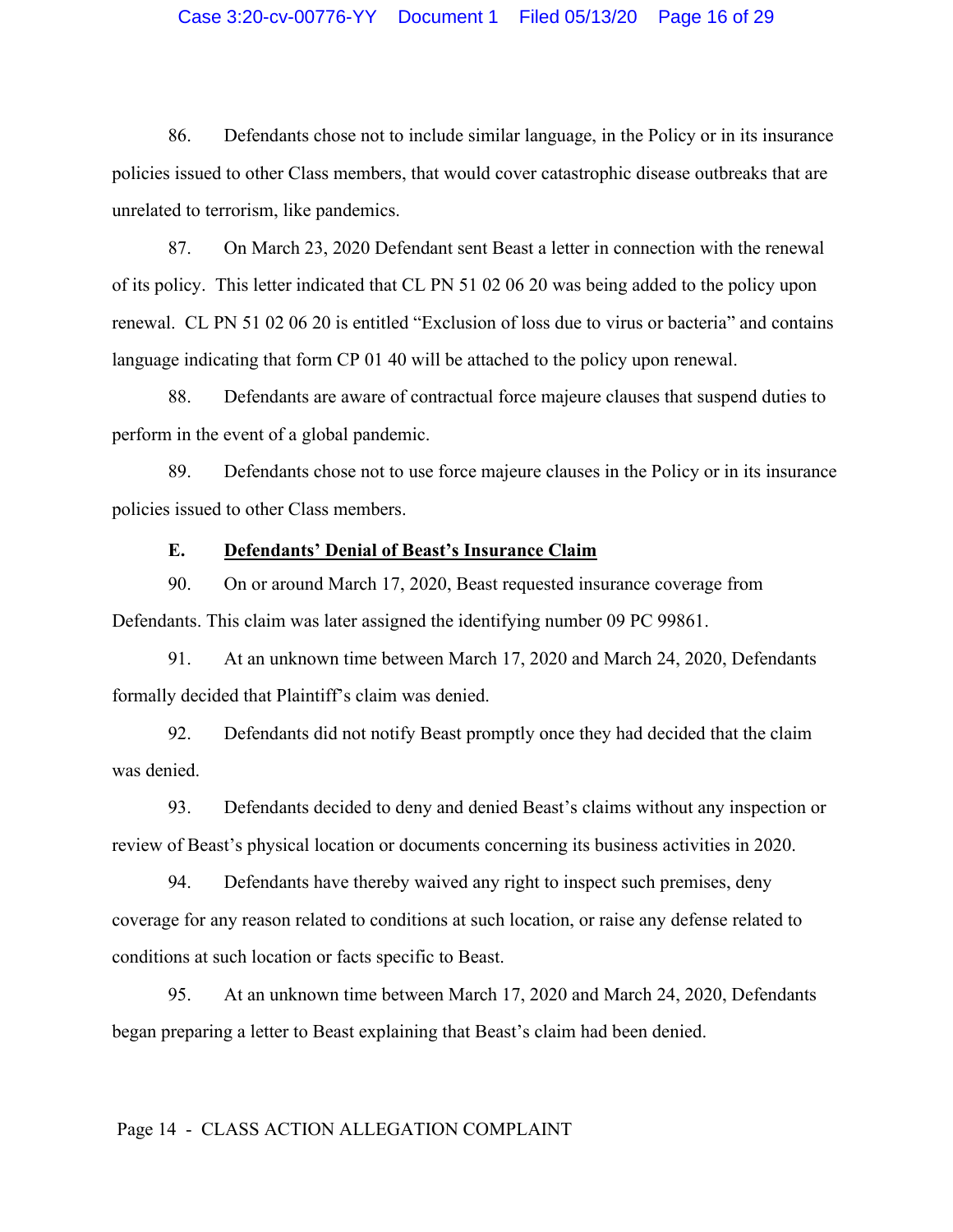## Case 3:20-cv-00776-YY Document 1 Filed 05/13/20 Page 17 of 29

96. On or prior to March 24, 2020, Defendants finalized this letter and saved it in their file of records. When that denial letter was sent to Beast, it was dated March 24, 2020.

97. The rapidity of Defendants' denial of Beast's claim, and their lack of consideration given to the specific details of the claim, indicate that Defendants could not have engaged in a good faith or reasonable investigation of the claim which included assessment of facts or issues relevant to Beast.

98. Defendants accepted the premiums paid by Beast with no intention of providing lost business income, physical damage, civil authority, or other applicable coverage for claims like those submitted by Beast and the proposed Class members and which were denied by Defendants.

99. Defendants' rejection of Beast's claim was part of a policy by Defendants to limit their losses during the Coronavirus pandemic, notwithstanding that the Policy provides coverage for losses due to loss of use of property and from closure orders issued by civil authorities (among other coverage).

100. Although industry trade groups have argued that insurance companies do not have the funds to pay claims related to the Coronavirus and will require government assistance, the reality is that insurers are simply trying to minimize their exposure. "According to data from ratings firm A.M. Best Co., the insurance industry as a whole has \$18.4 billion in net reserves for future payouts."[15](#page-16-0)

101. Upon information and belief, Defendants collected approximately \$7 billion in insurance premiums in 2019 alone.<sup>[16](#page-16-1)</sup> Notwithstanding this, Defendants appear to be categorically denying claims brought by businesses ordered to close following the Coronavirus,

<span id="page-16-0"></span><sup>15</sup> Leslie Scism, "U.S. Businesses Gear Up for Legal Disputes With Insurers Over Coronavirus Claims," *Wall Street Journal* (March 6, 2020), *available at* [https://www.wsj.com/articles/u-s](https://www.wsj.com/articles/u-s-businesses-gear-up-for-legal-disputes-with-insurers-over-coronavirus-claims-11583465668?mod=article_inline)[businesses-gear-up-for-legal-disputes-with-insurers-over-coronavirus-claims-](https://www.wsj.com/articles/u-s-businesses-gear-up-for-legal-disputes-with-insurers-over-coronavirus-claims-11583465668?mod=article_inline) [11583465668?mod=article\\_inline](https://www.wsj.com/articles/u-s-businesses-gear-up-for-legal-disputes-with-insurers-over-coronavirus-claims-11583465668?mod=article_inline) (last accessed May 4, 2020).

Page 15 - CLASS ACTION ALLEGATION COMPLAINT

<span id="page-16-1"></span><sup>&</sup>lt;sup>16</sup> [https://www.businesswire.com/news/home/20200128005796/en/W.-R.-Berkley-Corporation-](https://www.businesswire.com/news/home/20200128005796/en/W.-R.-Berkley-Corporation-Reports-Fourth-Quarter)[Reports-Fourth-Quarter](https://www.businesswire.com/news/home/20200128005796/en/W.-R.-Berkley-Corporation-Reports-Fourth-Quarter)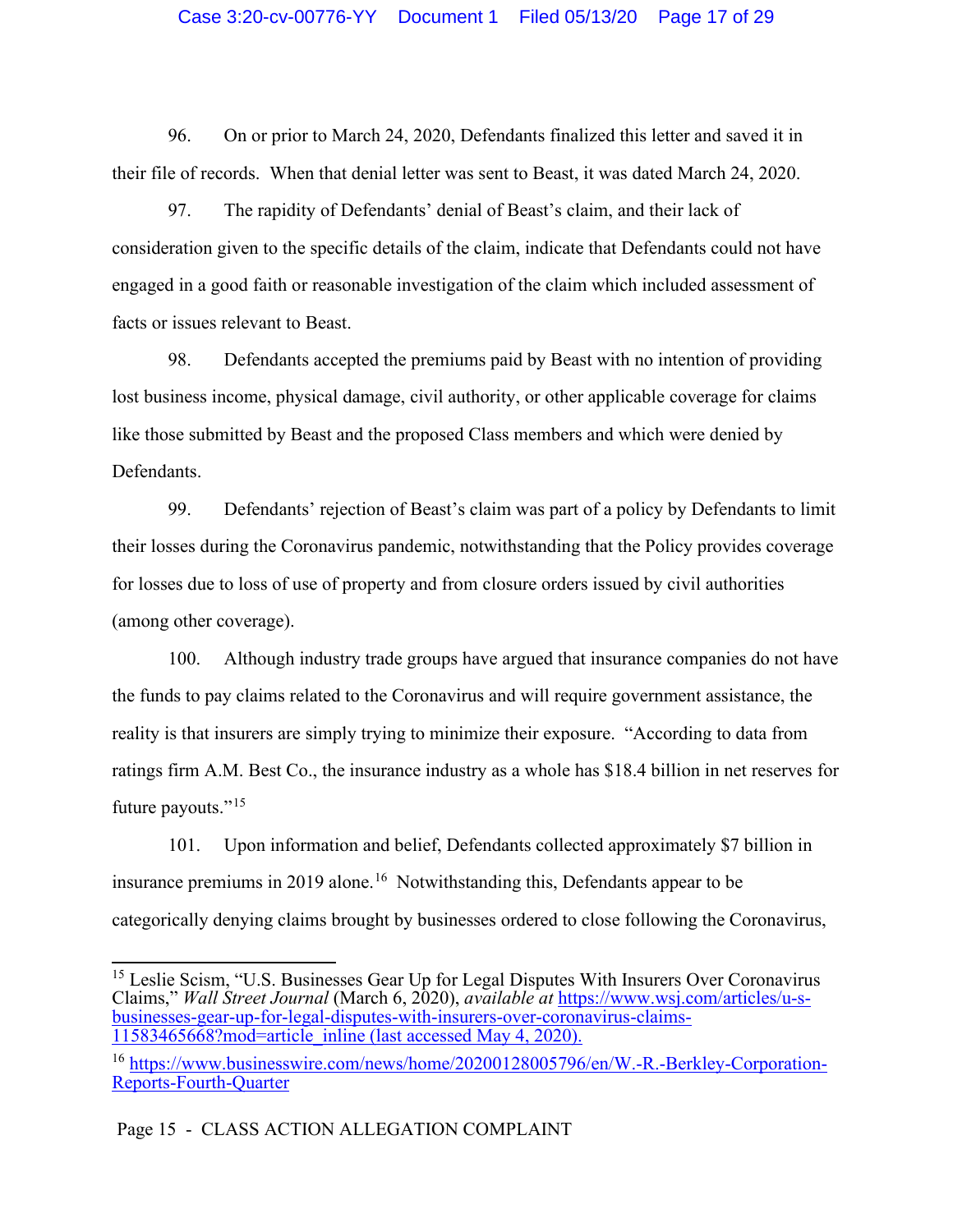#### Case 3:20-cv-00776-YY Document 1 Filed 05/13/20 Page 18 of 29

including those brought by Plaintiff and the proposed Class. This deliberate strategy and common policy, and the insurance industry's public requests for government assistance, suggest strongly that their true goal is minimizing payments by any means necessary.

102. Defendants' wrongful denial of Beast's claim was not an isolated incident. Rather, on information and belief, Defendants have engaged in the same misconduct, alleged herein with respect to Beast, in connection with claims submitted by numerous of Defendants' insureds who have suffered losses related to the Coronavirus pandemic and submitted claims which were categorically denied.

103. Beast's claims and those of the proposed Class all arise from a single course of conduct by Defendants: their systematic and blanket refusal to provide any coverage for business losses related to the COVID-19 pandemic and the related actions taken by civil authorities to suspend business operations.

104. Defendants' wrongful conduct alleged herein has caused significant damage, and if left unchecked will continue to cause significant damage, to Beast and the other members of the proposed Class.

105. Defendants' categorical treatment, failure to investigate in good faith, and denial of Beast's and the Class members' claims appears to be part of a broader strategy being employed by the insurance industry generally, to broadly deny claims for business interruption coverage related to the Coronavirus pandemic, as has been widely reported by the media and resulted in numerous lawsuits brought by businesses against property insurance companies throughout the country.

## <span id="page-17-0"></span>**V. CLASS ACTION ALLEGATIONS**

106. Pursuant to Federal Rules of Civil Procedure 23(a), (b)(2), and (b)(3), Plaintiff brings claims (as further indicated below) on behalf of itself and a "Class" and "Oregon Subclass" defined as:

#### **Class**

Page 16 - CLASS ACTION ALLEGATION COMPLAINT All persons or entities in the United States (including its territories and the District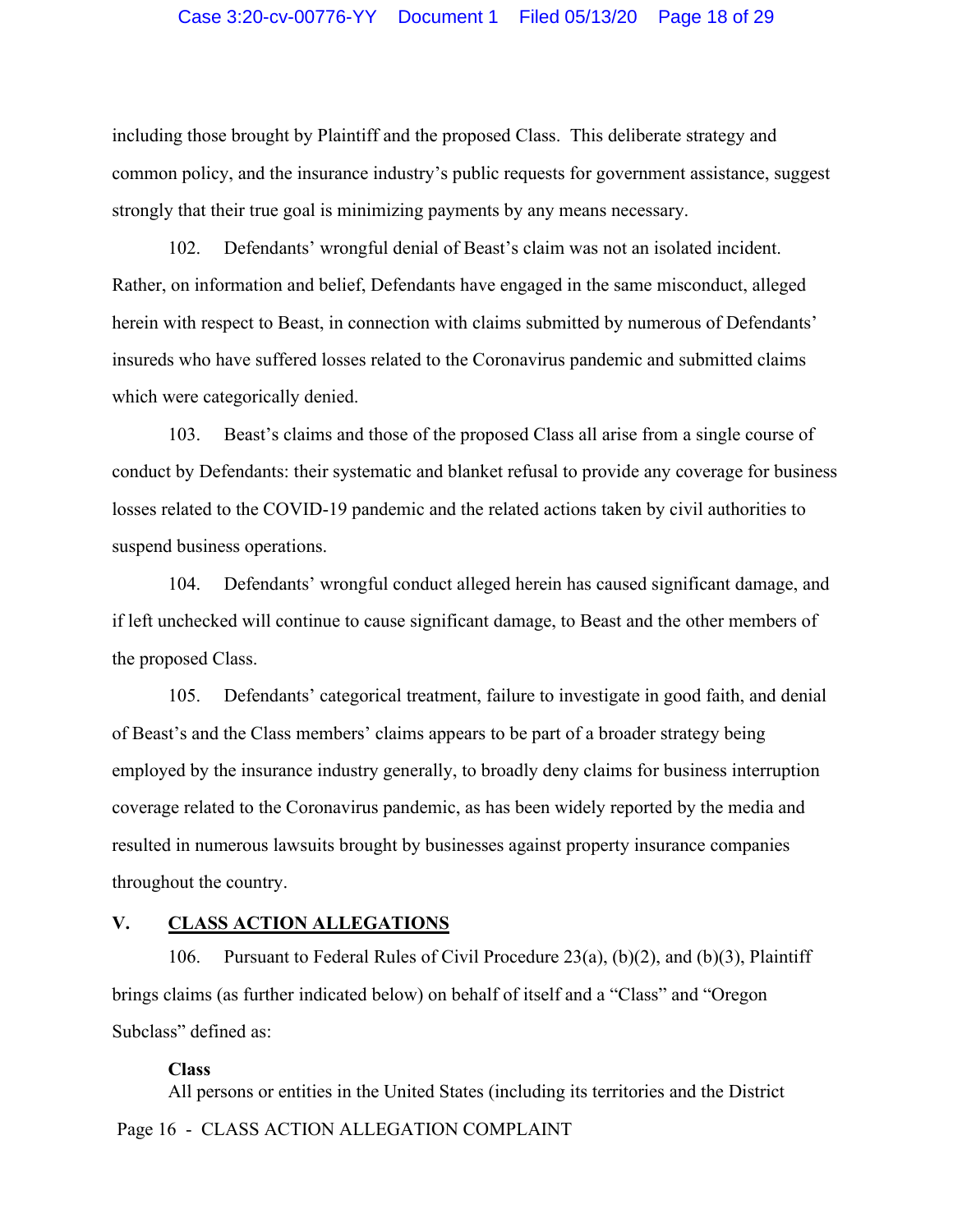of Columbia) who own an interest in a business that served food on the premises and was insured by Defendants in March 2020, made (or attempted to make) a claim with Defendants arising from lost business income (or other losses related to business interruption) at that business related to COVID-19, and did not receive coverage for that claim.

107. Excluded from the Class are Defendants and their subsidiaries and affiliates; all persons who make a timely election to be excluded from the Class; governmental entities; and the Judge to whom this case is assigned and the Judge's immediate family. Plaintiff reserves the right to revise the Class definitions based upon information learned through discovery or as otherwise may be appropriate.

108. Pursuant to Federal Rule of Civil Procedure 23(c)(5), Plaintiff seeks to represent any subclasses or issue classes as Plaintiff may propose and/or the Court may designate at the time of class certification.

109. **Numerosity: Rule 23(a)(1).** The Class is too numerous and dispersed for joinder of all Class members to be practicable. On information and belief, the Class consists of at least hundreds, if not thousands, of persons and entities. The precise number of Class members can be ascertained from Defendants' records. Class members may be notified of the pendency of this action by recognized, Court-approved notice dissemination methods, which may include U.S. mail, electronic mail, Internet postings, social media, and published notice.

110. **Commonality: Rules 23(a)(2)**. This action involves significant common questions of law and fact, including, but not limited to:

- a. Whether the insurance policies issued by Defendants to Plaintiff and the Class are all-risk policies?
- b. Whether the actions of civil authorities taken in response to the presence or threat of COVID-19 required a suspension at businesses serving food on the premises?
- c. Whether the actions of civil authorities taken in response to the presence or threat of COVID-19 prohibited access at businesses serving food on the premises?

#### Page 17 - CLASS ACTION ALLEGATION COMPLAINT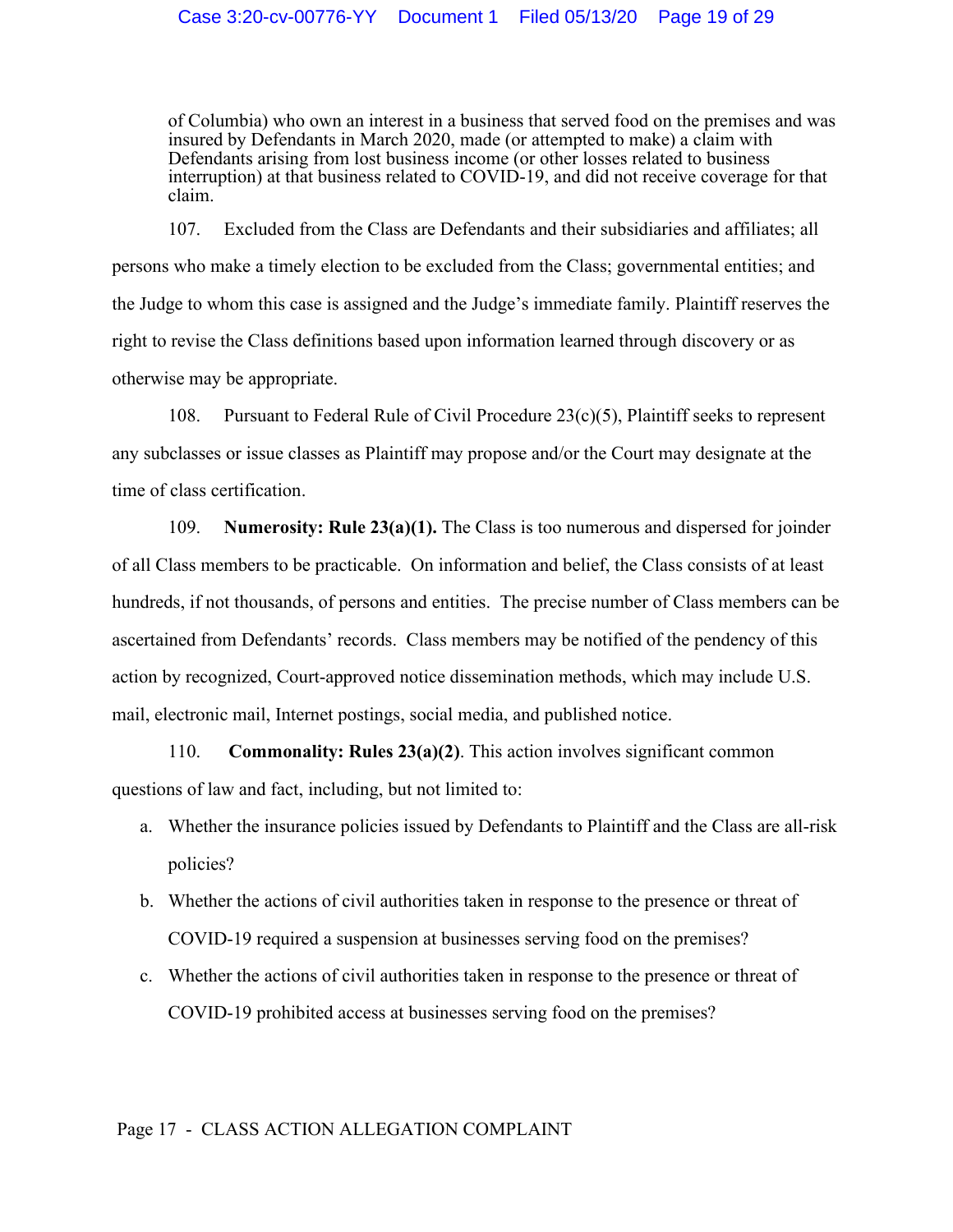- d. Whether Defendants' Business Income coverage applies to a suspension of business caused by COVID-19 and/or related actions of civil authorities taken in response to the presence or threat of COVID-19;
- e. Whether Defendants' Civil Authority coverage applies to a loss of business income caused by the orders of local, municipal, city, county, and/or state or national governmental entities requiring the suspension of business during the outbreak of COVID-19 in the United States;
- f. Whether blanket denials of all claims for business losses related to COVID-19 and/or the related actions of civil authorities taken in response to the presence or threat of COVID-19 breach Defendants' insurance contracts?
- g. Whether blanket denials of all claims for business losses related to COVID-19 and/or the related actions of civil authorities taken in response to the presence or threat of COVID-19 are an unfair business practice?
- h. Whether blanket denials of all claims for business losses related to COVID-19 and/or the related actions of civil authorities taken in response to the presence or threat of COVID-19 are a deceptive fraudulent business practice?
- i. Whether blanket denials of all claims for business losses related to COVID-19 and/or the related actions of civil authorities taken in response to the presence or threat of COVID-19 are an unlawful business practice?
- j. Whether Plaintiff and the Class members are entitled to a declaratory judgment as to the meaning of their policies?

111. *Typicality: Rule 23(a)(3).* Plaintiff's claims are typical of the claims of the Class members whom they seek to represent. Plaintiff and all Class members purchased insurance coverage from Defendants that included coverage for business interruption and all had claims denied pursuant to Defendants' misconduct alleged herein. Plaintiff's claims are based upon the same legal theories as the claims of the other Class members.

## Page 18 - CLASS ACTION ALLEGATION COMPLAINT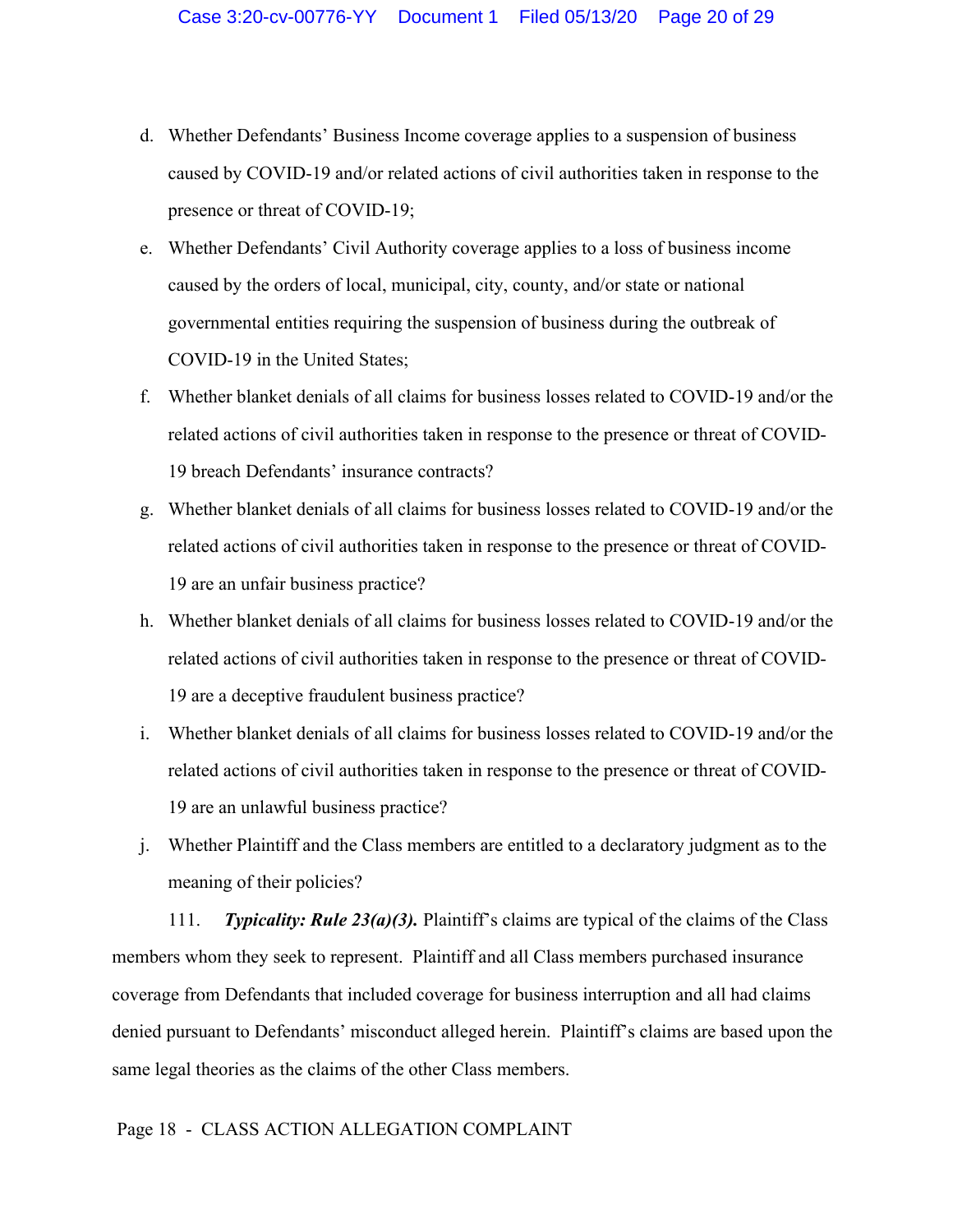112. *Adequacy: Rule 23(a)(4).* Plaintiff will fairly and adequately represent and protect the interests of the Class members. Plaintiff has retained counsel competent and experienced in complex class action litigation, including insurance coverage and other consumer protection litigation. Plaintiff intends to prosecute this action vigorously. Neither Plaintiff nor its counsel have interests that conflict with the interests of the other Class members.

113. *Rule 23(b)(2).* Defendants have acted or refused to act on grounds generally applicable to Plaintiff and the other members of the Class, thereby making appropriate final injunctive relief and declaratory relief, as described below, with respect to the Class as a whole.

114. *Rule 23(b)(3).* Common questions of law and fact will predominate over any questions, if any, affecting only individual class members, and a class action is the superior method for fair and efficient adjudication of the controversy. The damages or other financial detriment suffered by Plaintiff and the other class members are relatively small compared to the burden and expense that would be required to individually litigate their claims against Defendants, so it would be impracticable for members of the class to individually seek redress for Defendants' wrongful conduct.

115. Even if class members could afford individual litigation, the court system could not. Individualized litigation creates a potential for inconsistent or contradictory judgments, and increases the delay and expense to all parties and the court system. By contrast, the class action device presents far fewer management difficulties and provides the benefits of single adjudication, economies of scale, and comprehensive supervision by a single court.

#### <span id="page-20-1"></span><span id="page-20-0"></span>**VI. CAUSES OF ACTION**

## **FIRST CAUSE OF ACTION Breach of Contract (On Behalf of Plaintiff and the Class)**

116. Plaintiff re-alleges and incorporates by reference into this cause of action all allegations set forth in paragraphs 1–115 of this Complaint.

117. Plaintiff brings this cause of action on behalf of itself and the proposed Class.

# Page 19 - CLASS ACTION ALLEGATION COMPLAINT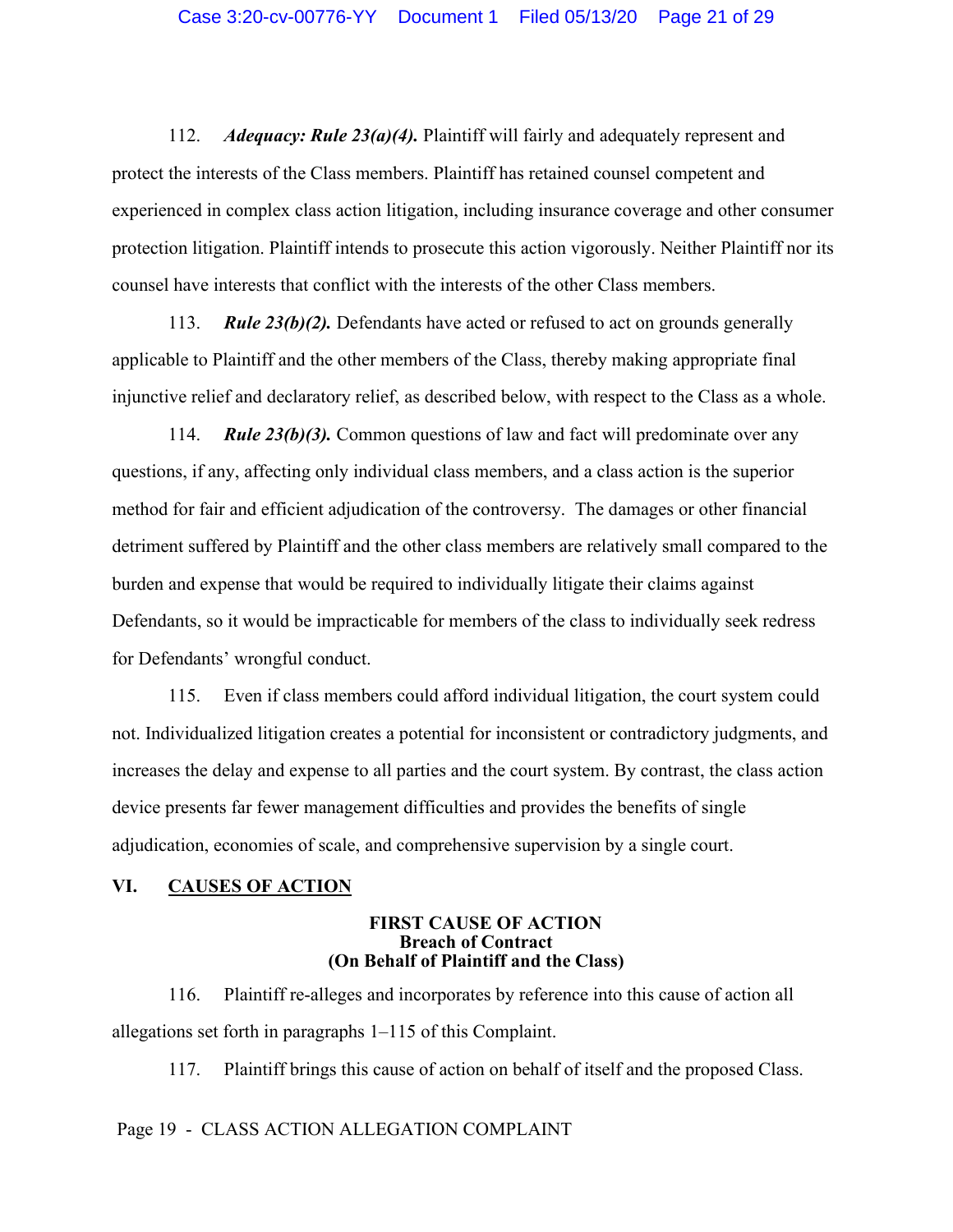#### Case 3:20-cv-00776-YY Document 1 Filed 05/13/20 Page 22 of 29

118. At all times relevant herein, Plaintiff and the Class have paid all premiums and fulfilled or performed all obligations they have to Defendants, including those under all relevant insurance policies described in this complaint.

119. Defendants had contractual duties to provide Plaintiff and the Class with insurance coverage, as alleged herein.

120. By their conduct alleged herein, including denying Plaintiff's and the Class members' insurance claims and refusing to perform under the contract, Defendants breached those duties.

121. As a result of Defendants' breaches, Plaintiff and the Class have been damaged in the amount of coverage to which they are entitled their insurance agreements, the premiums they paid, and in an amount to be proved at trial. Plaintiff seeks compensatory damages with interest thereon for itself and the Class members.

122. Beast considered options for mitigating its lost income but could not find any that would be workable (or profitable). Prior to COVID-19, Beast did not offer takeout or delivery. Beast considered but could not shift to an alternative business model because of how its business operates, and other practical constraints. Beast's facilities have not been used to prepare any takeout or delivery orders since the Orders.

#### **SECOND CAUSE OF ACTION Breach of Covenant of Good Faith and Fair Dealing (On Behalf of Plaintiff and the Class)**

<span id="page-21-0"></span>123. Plaintiff re-alleges and incorporates by reference into this cause of action all allegations set forth in paragraphs 1–115 of this Complaint.

124. Plaintiff brings this cause of action on behalf of itself and the proposed Class.

125. When Defendants entered their agreements with Plaintiff and the Class, and with any successive amendments thereto, Defendants undertook and were bound to covenants implied by law that they would deal fairly and in good faith with Plaintiff and the Class, and not engage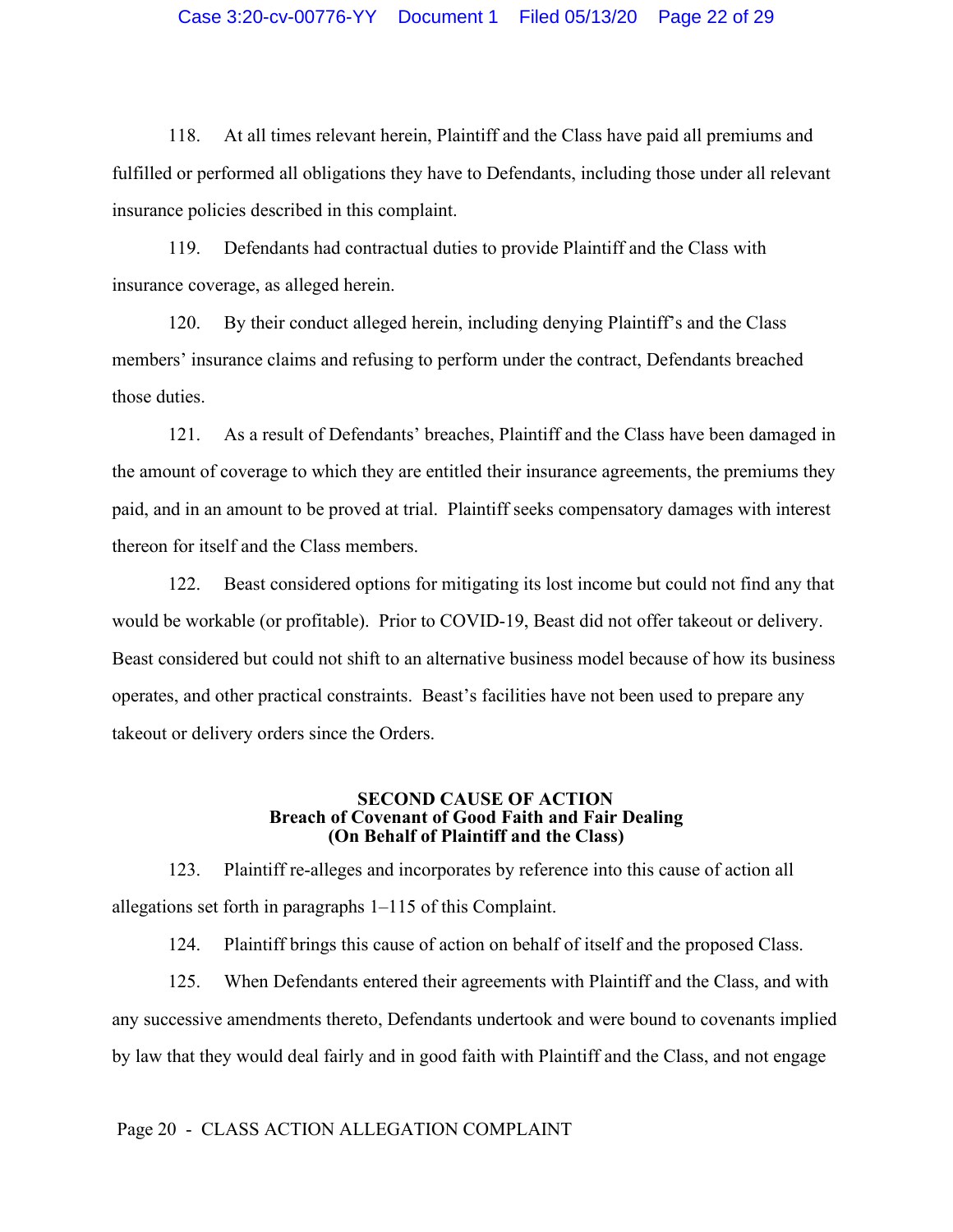## Case 3:20-cv-00776-YY Document 1 Filed 05/13/20 Page 23 of 29

in any acts, conduct, or omissions that would diminish the rights and benefits due Plaintiff and the Class or defeat the reasonable expectations of Plaintiff and the Class under the their agreements with Defendants.

126. By their conduct alleged herein, Defendants breached the implied covenant of good faith and fair dealing arising out of their agreements with Plaintiff and the Class including but not limited to by: (a) unreasonably and in bad faith denying Plaintiff and the Class members insurance coverage to which they are entitled; (b) failing and refusing to perform a fair, objective, good faith, and thorough investigation of the claim; (c) asserting coverage defenses that were legally and/or factually invalid and thereby delaying resolution of Plaintiff's and the Class members' claims; and (d) placing unduly restrictive interpretations on the terms of their insurance policies for the purpose of denying coverage due.

127. In committing its breaches, Defendants have acted with malice, shown a reckless and outrageous indifference to a highly unreasonable risk of harm, and acted with a conscious indifference to Plaintiff's and the Class members' rights and welfare.

128. As a direct and proximate result of the above-referenced breach, Plaintiff has had to retain attorneys to enforce its rights, and those of the proposed Class, to the insurance coverage to which they are entitled and have thereby been injured and damaged.

129. Plaintiff and the Class, therefore, are entitled to recover and seek in connection with this Cause of Action, for itself and the Class: (a) an award of general damages and other monetary damages, including all foreseeable consequential and incidental damages for diminution in value, loss of use, and other incidental damages and out-of-pocket expenses, plus interest, in an amount to be determined at trial; (b) costs of suit; and (c) reasonable attorney's fees in connection with this action.

#### <span id="page-22-0"></span>Page 21 - CLASS ACTION ALLEGATION COMPLAINT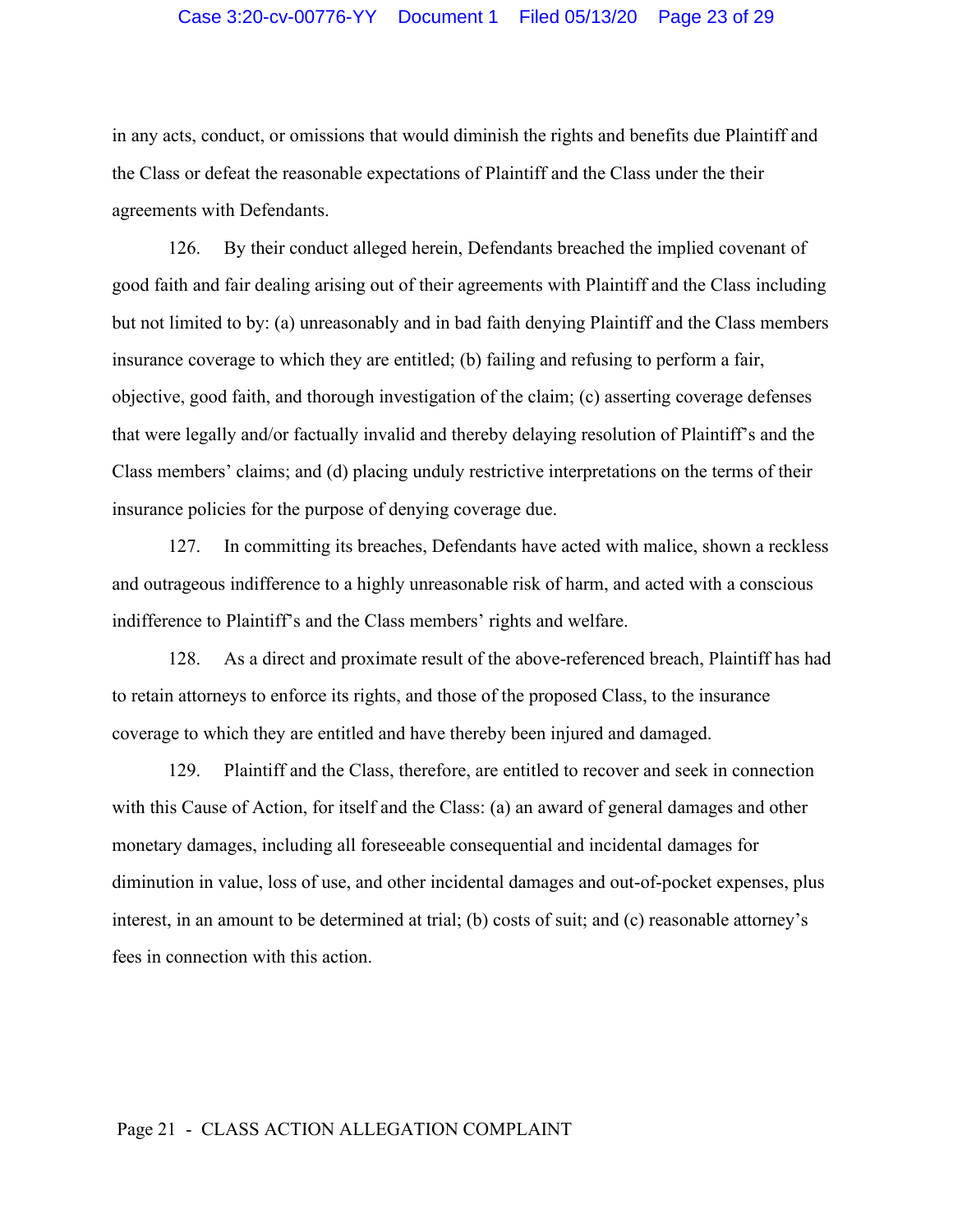#### **THIRD CAUSE OF ACTION** Unlawful Trade Under Rev. Code of Wash. § 19.86.010, et seq. **(On Behalf of Plaintiff and the Class)**

130. Plaintiff re-alleges and incorporates by reference into this cause of action all allegations set forth in paragraphs 1–115 of this Complaint.

131. Plaintiff brings this cause of action on behalf of itself and all Class members.

132. The Washington Consumer Protection Act ("CPA") makes unlawful "[u]nfair methods of competition and unfair or deceptive acts or practices in the conduct of any trade or commerce." RCW § 19.86.020.

133. Plaintiff and Class members are persons within the meaning of the CPA.

134. Defendants' conduct alleged herein was part of trade or commerce.

135. This trade or commerce affected the people of the state of Washington.

136. Defendants' conduct directly harmed the people of the state of Washington.

137. Berkley North Pacific Group, LLC and other Defendants operate from a "home office" located in Bellevue, Washington.

138. Upon information and belief, substantial conduct and decisions related to this action, including preparation, modification, and assessment of policy language, occurred in Bellevue, Washington.

139. The state of Washington has an interest in regulating Defendants' conduct described herein which occurred in, caused harm in, or is connected to the State of Washington.

140. Defendants' conduct alleged herein violates the "unfair" prongs of the CPA, including but not limited to Defendants': (a) categorical and wrongful denial of Plaintiff's and the Class members' claims under the circumstances described in this complaint; (b) failure and refusal to perform a fair, objective, good-faith, and thorough investigation of the claims as required by Washington and other applicable law; (c) denial of Plaintiff's and the Class members' claims as part of a policy of categorically denying claims related to the Coronavirus; and (d) and failing to interpret their policies in an equitable manner and/or up to the standards

#### Page 22 - CLASS ACTION ALLEGATION COMPLAINT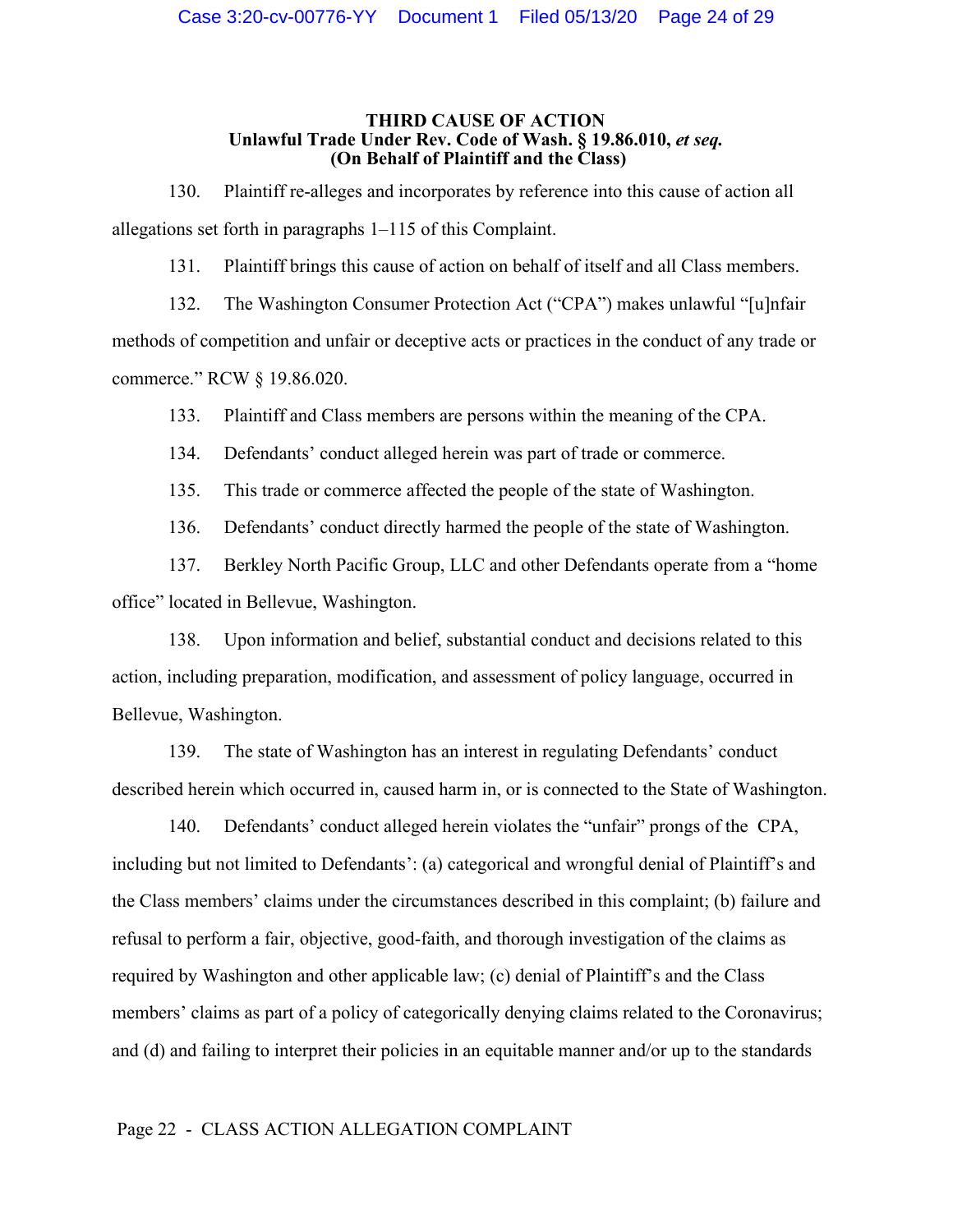required by Washington law (including but not limited to RCW §§ 48.30.015, 48.01.030, *et seq.* and WAC §§ 284-30-330, 284-30-350, *et seq*.).

141. Defendants' conduct alleged herein violates the "deceptive" prong of the CPA. Among other things, Defendants: (a) promised Plaintiff and the Class coverage that was not provided and that Defendants had no intention of providing; (b) promised to evaluate each claim individually, reasonably, and in good faith, which Defendants did not intend to do with respect to Plaintiff's and the Class members' claims; (c) falsely and misleadingly indicated to Plaintiff and the Class that they were investigating in good faith (and had investigated in good faith) their claims which Defendants did not do and knew that it did not do; (d) collected Plaintiff's and the Class members' premiums in exchange for coverage that was not provided, inducing those premiums by promising to evaluate each claim individually, reasonably, and in good faith which Defendants did not do; and (e) denied Plaintiff's and the Class members' claim as part of a policy of categorically denying claims related to the Coronavirus as part of a strategy to reduce their total insurance payments related to the Coronavirus.

142. Defendants' conduct alleged herein also violates Washington public policy, including as such policy is reflected in RCW §§ 48.30.015, 48.01.030, *et seq.*, WAC §§ 284-30- 330, 284-30-350, *et seq*., and elsewhere in Revised Code of Washington and Washington Administrative Codes.

143. There is no provision of the Revised Code of Washington and Washington Administrative Codes which requires or expressly permits Defendants' conduct described herein.

144. As Plaintiff and the Class' insurer, Defendants had an ongoing duty to Plaintiff and the Class to refrain from misrepresenting or omitting material information or engaging in other unfair or deceptive conduct.

145. Defendants' unfair and deceptive conduct alleged herein was false, misleading, material had a tendency to deceive reasonable insureds, and did deceive Plaintiff and the Class.

#### Page 23 - CLASS ACTION ALLEGATION COMPLAINT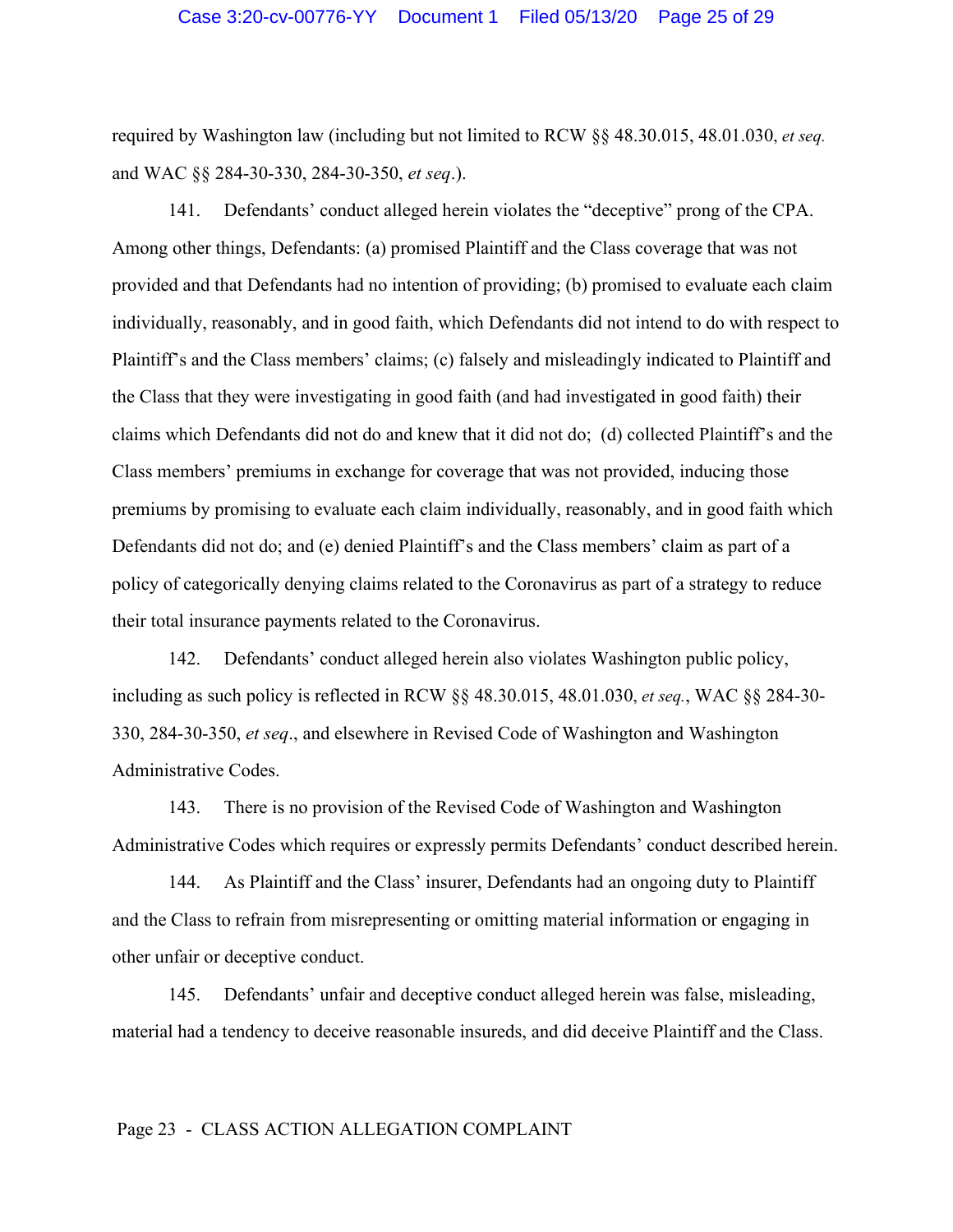Plaintiff and the Class members reasonably relied on Defendants' deceptions and omissions alleged herein, including but not limited to by paying premiums to Defendant.

146. As a direct and proximate result of Defendants' unfair and deceptive conduct in violation of the CPA, Plaintiff and the Class members suffered and continue to suffer ascertainable losses and actual damages, including but not limited to premiums they have paid to Defendants and the non-receipt of insurance benefits that are owed to them by Defendants.

147. Plaintiff and the Class are entitled to restitution from Defendants (with interest thereon), to disgorgement of all Defendants' profits arising out of their violations of the CPA (with interest thereon), and to be paid benefits due to Plaintiff and the Class members that Defendants has wrongfully retained by means of its violations of the CPA.

148. Defendants' deceptive and unfair acts present a continuing risk to Plaintiff and Class, as well as to the people of Washington and the general public.

149. Pursuant to RCW § 19.86.090, Plaintiff and the Class seek an order enjoining Defendants' unfair and/or deceptive acts or practices, and awarding damages, treble damages, attorney's fees, and any other just and proper relief available under the CPA.

#### **FOURTH CAUSE OF ACTION Declaratory Relief (On Behalf of Plaintiff and the Class)**

<span id="page-25-0"></span>150. Plaintiff re-allege and incorporate by reference into this cause of action all allegations set forth in paragraphs 1–115 of this Complaint.

151. Plaintiff brings this cause of action on behalf of itself and the proposed Class.

152. The Court may declare rights, duties, statuses, and other legal relations, regardless of whether further relief is or could be claimed.

153. An actual controversy has arisen between Plaintiff and the Class and Defendants as to their respective rights and duties under Plaintiff's and the Class members' insurance policies.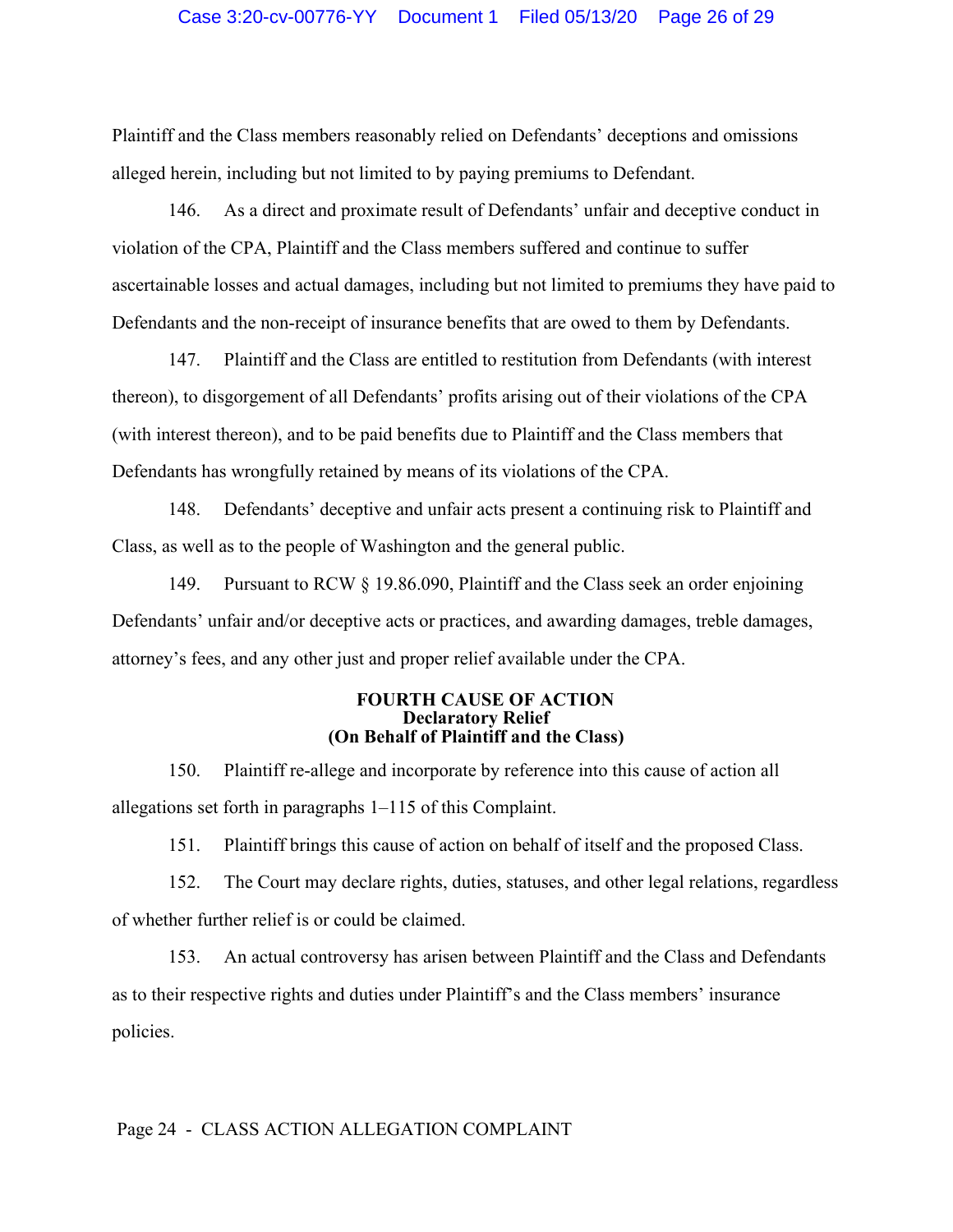## Case 3:20-cv-00776-YY Document 1 Filed 05/13/20 Page 27 of 29

154. Resolution of the parties' respective rights and duties under Plaintiff's and the Class members' insurance policies by declaration of the Court is necessary, as there exists no adequate remedy at law.

155. Plaintiff alleges and contends, with respect to Plaintiff's and the Class members' Civil Authority coverage, that the above-described orders trigger that coverage because (a) they are orders of a civil authority, (b) the orders specifically prohibit access to the premises in question, including prohibiting potential on-premises dining customers and workers from accessing the premises in question, (c) such access prohibition has been continuous and ongoing since the orders were issued, such that the prohibited access has not subsequently been permitted, (d) the orders prohibit access as the direct result of direct physical loss of or damage to property, other than at the premises in question, caused by or resulting from a Covered Cause of Loss, (e) no coverage exclusions or limitations apply to exclude or limit coverage, (f) Plaintiff and the Class have suffered actual and covered loss of Business Income in an amount to be determined at trial, and (g) coverage should begin as of dates to be determined at trial.

156. Plaintiff alleges and contends that Plaintiff's and the Class members' Lost Business Income Coverage is triggered because (a) Plaintiff and the Class members have sustained actual loss of Business Income due to the closure of their businesses, (b) said closure constitutes a necessary suspension of their operations under their insurance policies, (c) this suspension has been and is caused by direct physical loss of or physical damage to property at the premises in question, including personal property in the open (or in a vehicle) within 1,000 feet of the premises in question, due to the presence of Coronavirus, (d) the presence of Coronavirus is a Covered Cause of Loss, and (e) some or all of the periods of the Plaintiff's and Class members' closures are within the period of restoration under their insurance policies.

157. Plaintiff alleges and contends that Defendants wrongly denied coverage with respect to all the foregoing provisions, as to Plaintiff and the Class.

#### Page 25 - CLASS ACTION ALLEGATION COMPLAINT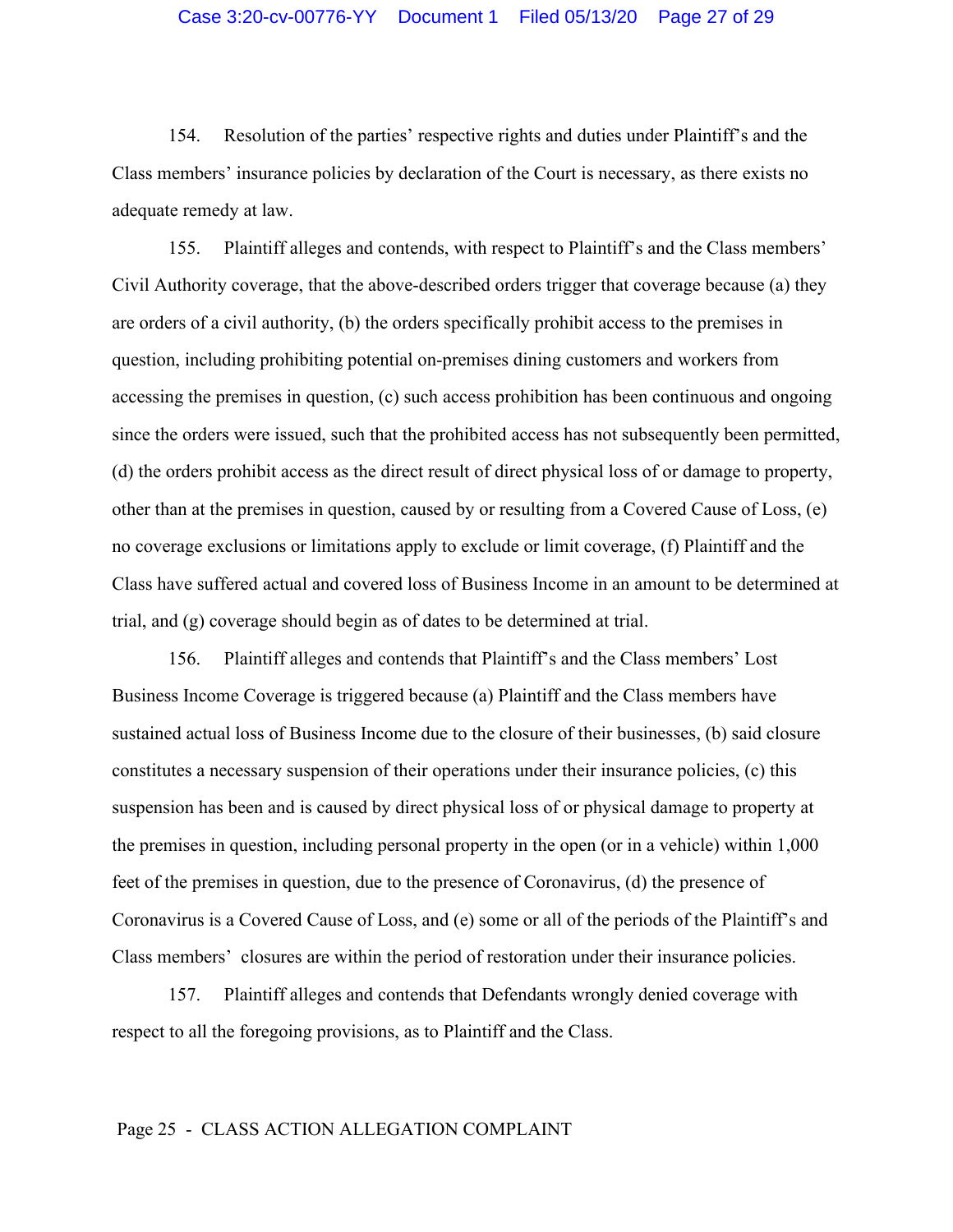## Case 3:20-cv-00776-YY Document 1 Filed 05/13/20 Page 28 of 29

158. Upon information and belief, Plaintiff alleges that Defendants dispute and deny each of Plaintiff's contentions set forth in this Cause of Action.

159. Plaintiff, therefore, seeks a declaratory judgment, on behalf of itself and the Class, regarding each of the contentions set forth in this Cause of Action. A declaratory judgment determining that Plaintiff and the Class are due coverage under their insurance policies, as set forth above, will help to ensure the survival of these businesses during this prolonged closure made necessary by the orders and by the presence of Coronavirus around the businesses during this global pandemic.

## <span id="page-27-0"></span>**VII. PRAYER FOR RELIEF**

WHEREFORE, Plaintiff, on behalf of itself and the Class, pray for judgment in their favor and against Defendants, as follows:

- a. For a declaration adopting each of Plaintiff's contentions set forth in the above Cause of Action for Declaratory Relief;
- b. For injunctive relief enjoining and restraining Defendants' unfair and/or deceptive conduct as alleged herein, including but not limited to their unfair and/or deceptive business practices and its wrongful denials of coverage under Plaintiff's and the Class' insurance policies;
- c. For specific performance of the insurance policies;
- d. For general and compensatory damages, restitution, and disgorgement, in an amount to be determined at trial;
- e. For reasonable attorney's fees incurred in this action pursuant to RCW § 19.86.090 *et seq.*, other statutes, or as otherwise recoverable;
- f. For treble damages under RCW § 19.86.090 *et seq.* and any other just and proper relief under RCW § 19.86.090 *et seq.* and RCW § 19.86.020 *et seq.* or other applicable statutes;
- g. For costs of suit;

#### Page 26 - CLASS ACTION ALLEGATION COMPLAINT